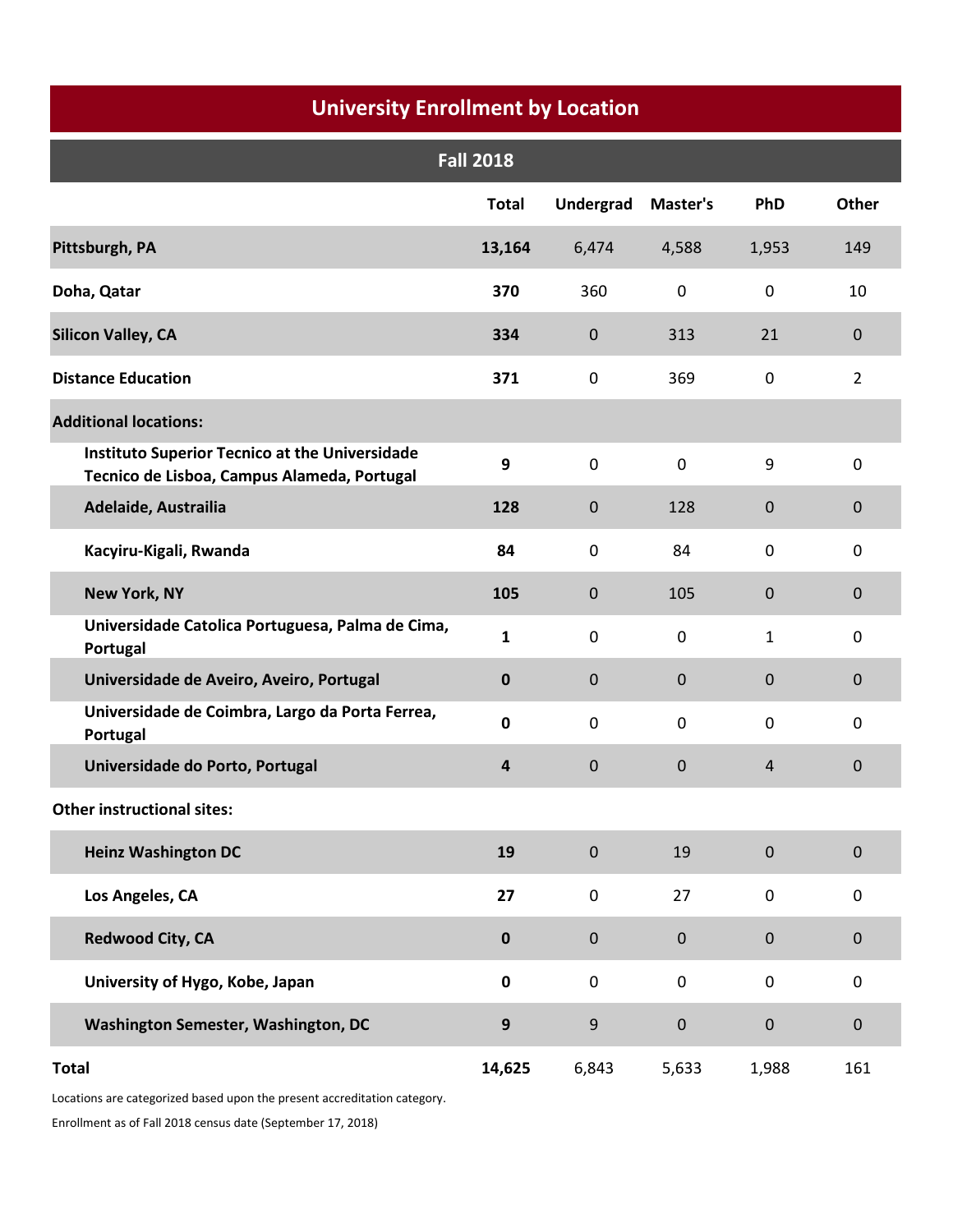# **Fall 2018 First-year, First-time, Full-time Enrollment by Race/Citizenship**

|                                                            | <b>CFA</b>          | <b>CIT</b> | <b>CMU</b>              | <b>DC</b>   | <b>MCS</b>     | <b>SCS</b>     | <b>TSB</b>     | <b>Total</b> |
|------------------------------------------------------------|---------------------|------------|-------------------------|-------------|----------------|----------------|----------------|--------------|
| <b>Asian</b>                                               | 51                  | 110        | 16                      | 118         | 65             | 105            | 56             | 521          |
|                                                            |                     |            |                         |             |                |                |                |              |
| <b>Black or African American</b>                           | 15                  | 16         | $\pmb{0}$               | 10          | $\overline{4}$ | 5 <sub>5</sub> | $\overline{3}$ | 53           |
|                                                            |                     |            |                         |             |                |                |                |              |
| Hispanic/Latino                                            | 17                  | 50         | $\mathbf{1}$            | 28          | 12             | 19             | 20             | 147          |
|                                                            |                     |            |                         |             |                |                |                |              |
| International                                              | $30\,$              | 68         | 14                      | 40          | 38             | 38             | 23             | 251          |
|                                                            |                     |            |                         |             |                |                |                |              |
| <b>Native American</b>                                     | $\mathbf 0$         | $1\,$      | $\mathbf 0$             | $\mathbf 0$ | $\pmb{0}$      | $\mathbf 0$    | $\mathbf 0$    | $\mathbf{1}$ |
|                                                            |                     |            |                         |             |                |                |                |              |
| <b>Native Hawaiian or Other</b><br><b>Pacific Islander</b> | $\mathsf{O}\xspace$ | $\pmb{0}$  | $\mathbf 0$             | $\mathbf 0$ | $\pmb{0}$      | $\mathbf 0$    | $\mathbf 0$    | $\pmb{0}$    |
|                                                            |                     |            |                         |             |                |                |                |              |
| Race and ethnicity<br>unknown                              | 16                  | 33         | $\overline{\mathbf{3}}$ | 21          | 16             | 18             | 16             | 123          |
|                                                            |                     |            |                         |             |                |                |                |              |
| Two or more races                                          | 12                  | 16         | $\overline{2}$          | 17          | 5              | $\mathbf{3}$   | $\overline{2}$ | 57           |
|                                                            |                     |            |                         |             |                |                |                |              |
| White                                                      | 83                  | 116        | 22                      | 80          | 58             | 23             | 37             | 419          |
|                                                            |                     |            |                         |             |                |                |                |              |
| <b>Total</b>                                               | 224                 | 410        | 58                      | 314         | 198            | 211            | 157            | 1,572        |

Enrollment as of Fall 2018 census date (September 17, 2018)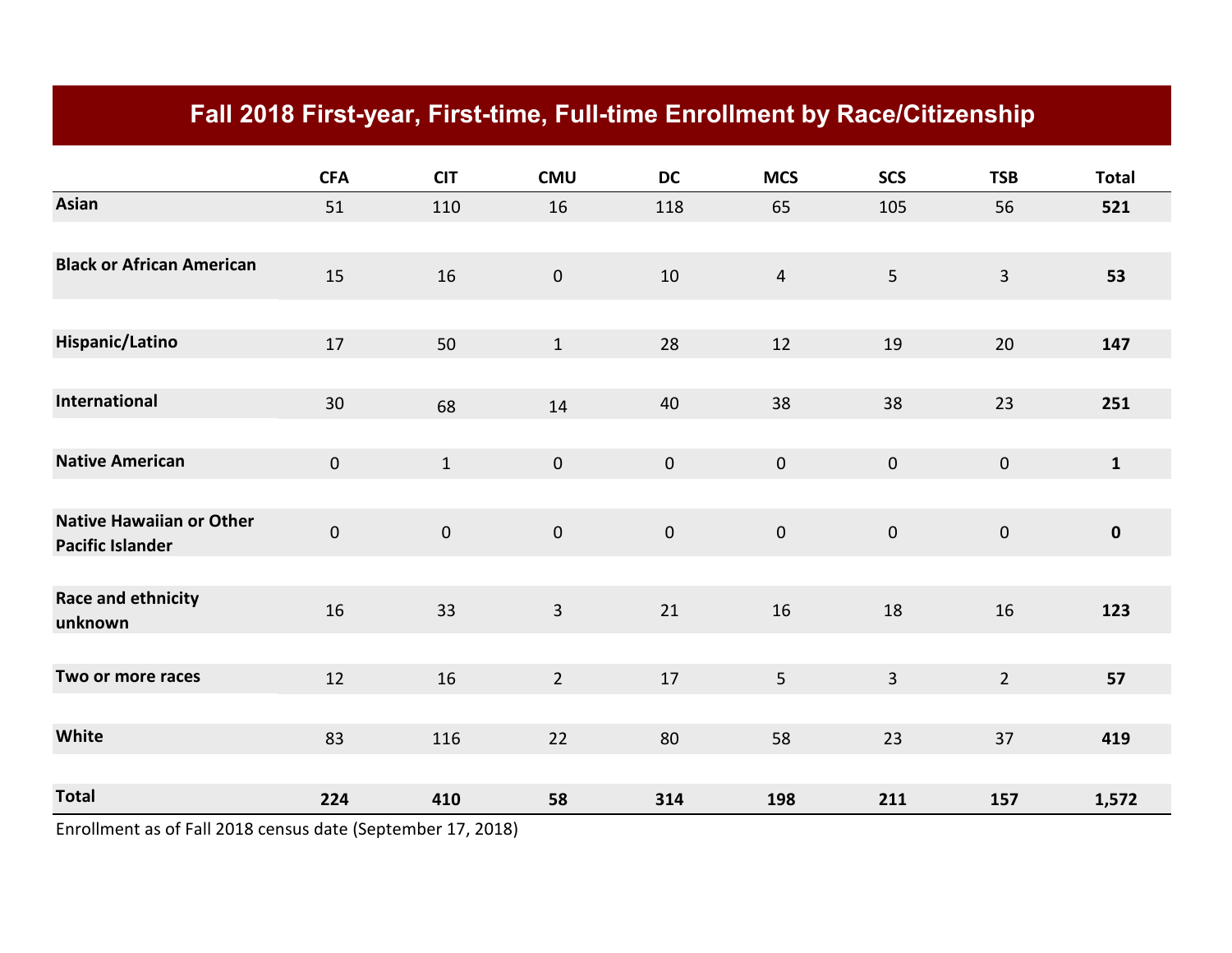## **Fall 2018 First-year, First-time, Full-time Enrollment by Gender Identity**

|              | <b>Total</b> | Female | <b>Male</b> | Non-binary     |
|--------------|--------------|--------|-------------|----------------|
| <b>CFA</b>   | 224          | 139    | 81          | 4              |
| <b>CIT</b>   | 410          | 171    | 236         | 3              |
| <b>CMU</b>   | 58           | 31     | 23          | 4              |
| <b>DC</b>    | 314          | 155    | 157         | $\overline{2}$ |
| <b>MCS</b>   | 198          | 88     | 109         | 1              |
| <b>SCS</b>   | 211          | 105    | 104         | $\overline{2}$ |
| <b>TSB</b>   | 157          | 78     | 78          | 1              |
| <b>TOTAL</b> | 1,572        | 767    | 788         | 17             |

**There are 3 transgender students who have been reported within the gender in which they currently identify.**

Enrollment as of Fall 2018 census date (September 17, 2018)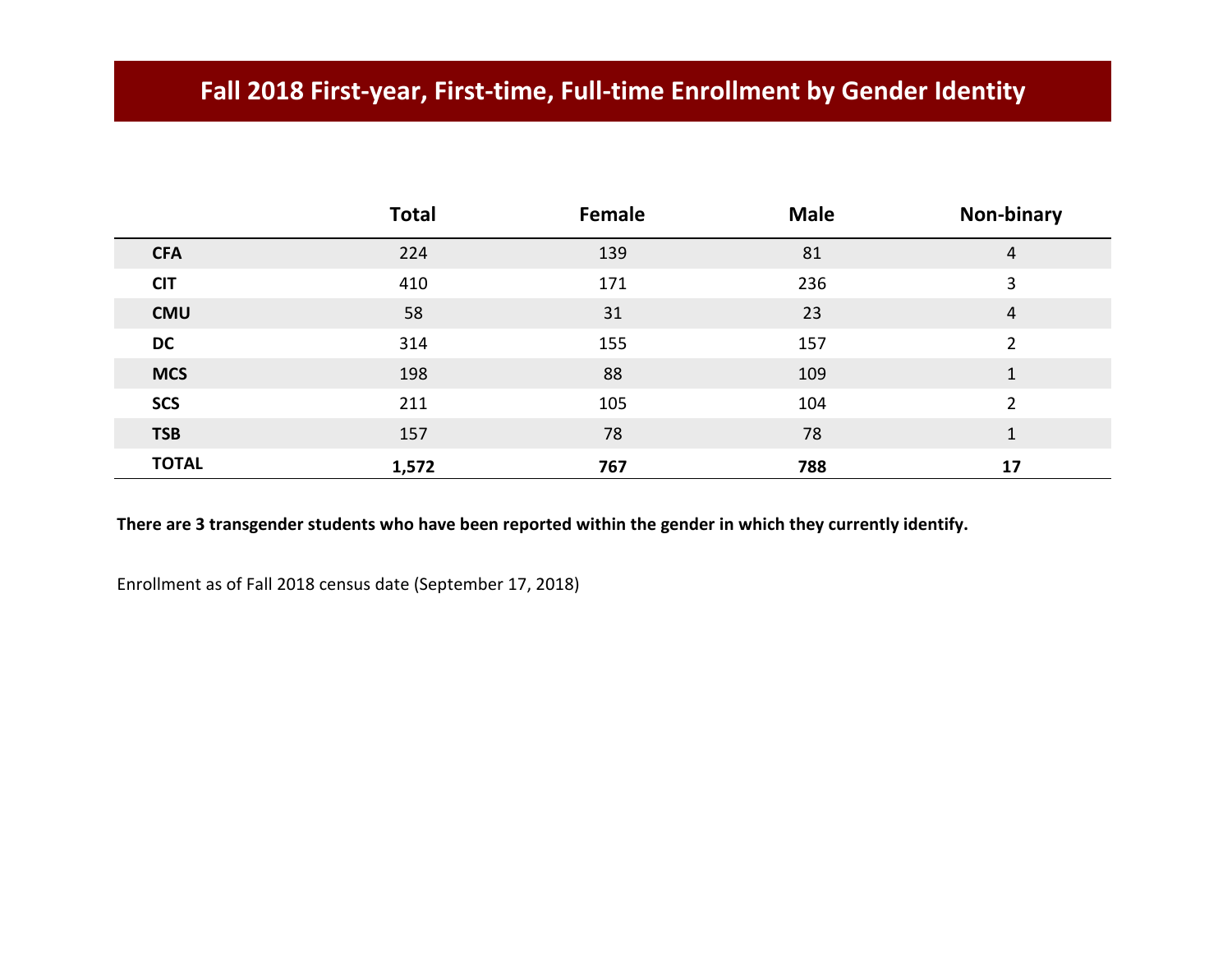# **Graduation and Retention Rates by Cohort**

|                                                                | Fall 2017 Cohort | Fall 2016 Cohort | Fall 2015 Cohort |
|----------------------------------------------------------------|------------------|------------------|------------------|
| <b>Retention to Second Year</b>                                | 96.7%            | 95.9%            | 96.4%            |
|                                                                | Fall 2012 Cohort | Fall 2011 Cohort | Fall 2010 Cohort |
| <b>Six-year Graduation Rate</b>                                |                  |                  |                  |
| All students                                                   | 88.0%            | 88.9%            | 89.8%            |
| Women                                                          | 91.2%            | 91.0%            | 90.6%            |
| Men                                                            | 87.0%            | 87.5%            | 89.1%            |
| International                                                  | 91.2%            | 92.2%            | 89.9%            |
| Hispanic/Latino                                                | 82.6%            | 82.0%            | 83.0%            |
| Asian                                                          | 90.1%            | 91.5%            | 93.7%            |
| <b>Black or African American</b>                               | 78.5%            | 84.4%            | 79.5%            |
| White                                                          | 89.2%            | 88.9%            | 91.4%            |
| Two or more races                                              | 81.4%            | 84.6%            | 84.6%            |
| Race not reported                                              | 97.4%            | 93.4%            | 85.3%            |
| Pell Grant recipient in first year                             | 82.1%            | 84.7%            | 83.9%            |
| Subsidized loan but not Pell Grant recipient in first year     | 90.0%            | 88.6%            | 90.3%            |
| Neither subsidized loan nor Pell Grant recipient in first year | 89.9%            | 90.1%            | 90.8%            |

#### Rates as of Fall 2018 census date (September 17, 2018)

Graduation rates for students who identify as Native American or Native Hawaiian or Other Pacific Islander are not displayed due limited cohort size.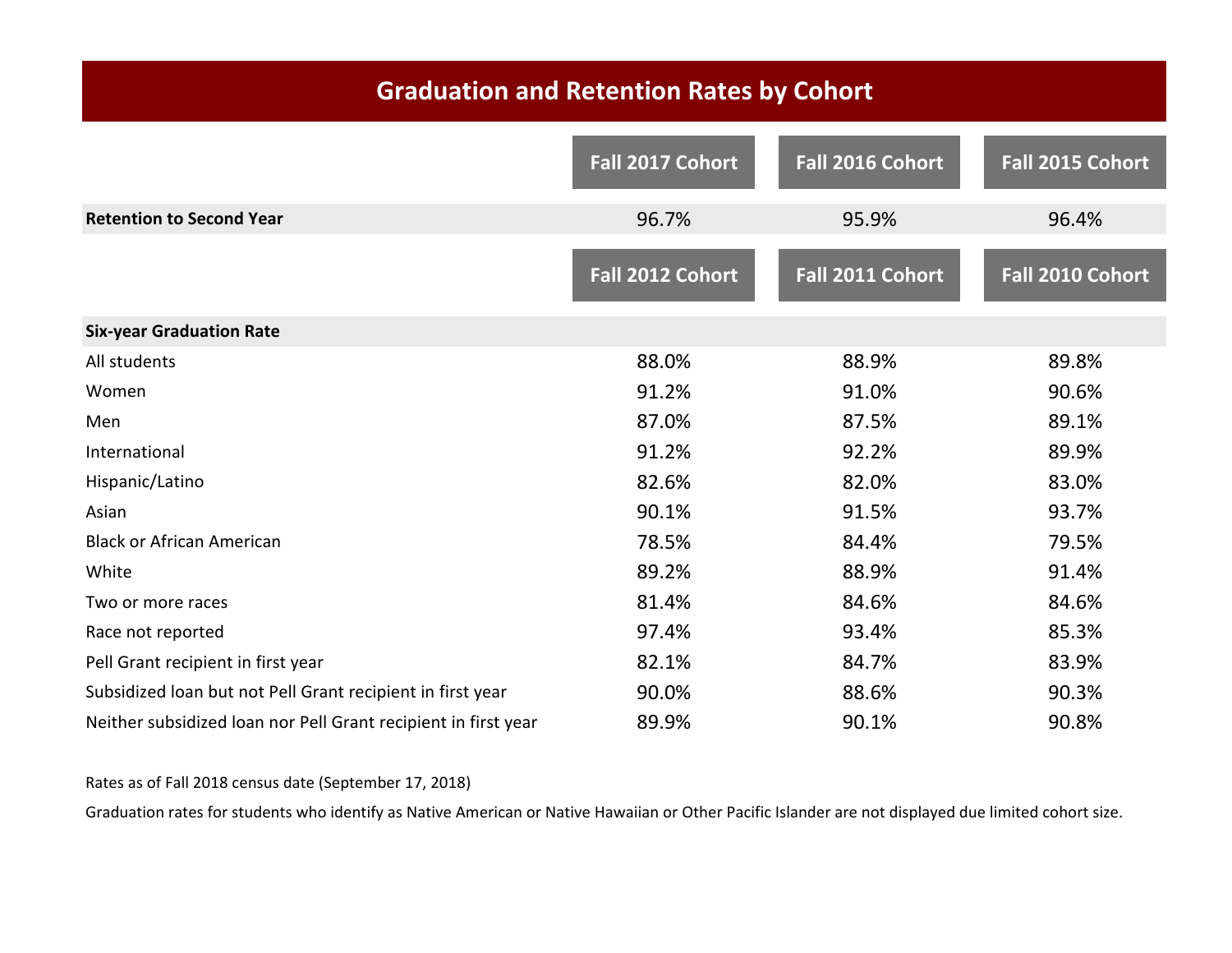|                         |              | AY 2017 - 2018 |                |                |           |             |                         |                |                |              |                         |
|-------------------------|--------------|----------------|----------------|----------------|-----------|-------------|-------------------------|----------------|----------------|--------------|-------------------------|
|                         |              | <b>CFA</b>     | <b>CIT</b>     | <b>CMU</b>     | <b>DC</b> | HC          | <b>MCS</b>              | <b>SCS</b>     | <b>TSB</b>     | CMU-Q        | <b>Total</b>            |
| <b>Asian</b>            | <b>Total</b> | 31             | 125            | 16             | 105       | $\mathbf 0$ | 64                      | 77             | 47             | $\mathbf{0}$ | 465                     |
|                         | Female       | 22             | 53             | 13             | 56        | $\mathbf 0$ | 33                      | 34             | 22             | 0            | 233                     |
|                         | <b>Male</b>  | 9              | 72             | 3              | 49        | 0           | 31                      | 43             | 25             | 0            | 232                     |
| <b>Black</b>            | <b>Total</b> | 8              | 22             | $\mathbf{1}$   | 17        | $\mathbf 0$ | $\overline{2}$          | $\mathbf 0$    | 6              | $\mathbf 0$  | 56                      |
|                         | Female       | 4              | $\overline{7}$ | $\mathbf{1}$   | 11        | $\mathbf 0$ | $\overline{2}$          | $\mathbf 0$    | $\mathbf{1}$   | $\mathbf{0}$ | 26                      |
|                         | <b>Male</b>  | 4              | 15             | 0              | 6         | 0           | 0                       | 0              | 5              | $\mathbf{0}$ | 30                      |
| Hispanic/Latino         | <b>Total</b> | 20             | 41             | 3              | 22        | $\mathbf 0$ | 14                      | $\overline{7}$ | 4              | $\mathbf 0$  | 111                     |
|                         | Female       | 6              | 11             | 0              | 6         | $\mathbf 0$ | $\overline{2}$          | $\overline{2}$ | 1              | 0            | 28                      |
|                         | <b>Male</b>  | 14             | 30             | 3              | 16        | 0           | 12                      | 5              | 3              | $\mathbf{0}$ | 83                      |
| International           | <b>Total</b> | 17             | 76             | 9              | 49        | $\mathbf 0$ | 35                      | 48             | 23             | 88           | 345                     |
|                         | Female       | 9              | 36             | 5              | 28        | 0           | 16                      | 15             | 9              | 55           | 173                     |
|                         | <b>Male</b>  | 8              | 40             | 4              | 21        | 0           | 19                      | 33             | 14             | 33           | 172                     |
| <b>Native American</b>  | <b>Total</b> | $\mathbf 0$    | $\mathbf{1}$   | $\pmb{0}$      | $\pmb{0}$ | $\pmb{0}$   | $\pmb{0}$               | $\mathbf{1}$   | $\mathbf 0$    | $\mathbf 0$  | $\overline{\mathbf{2}}$ |
|                         | Female       | 0              | 0              | 0              | 0         | 0           | 0                       | $\mathbf 0$    | $\mathbf 0$    | 0            | 0                       |
|                         | <b>Male</b>  | 0              | 1              | 0              | 0         | 0           | 0                       | 1              | 0              | 0            | $\overline{2}$          |
| <b>Pacific Islander</b> | <b>Total</b> | $\mathbf{0}$   | $\mathbf{1}$   | $\pmb{0}$      | $\pmb{0}$ | $\mathbf 0$ | $\mathbf 0$             | $\mathbf 0$    | $\mathbf 0$    | $\mathbf 0$  | $\mathbf{1}$            |
|                         | Female       | 0              | 1              | 0              | $\pmb{0}$ | 0           | 0                       | $\mathbf 0$    | $\mathbf 0$    | 0            | 1                       |
|                         | <b>Male</b>  | 0              | 0              | 0              | 0         | 0           | 0                       | 0              | 0              | 0            | 0                       |
| Race not reported       | <b>Total</b> | 6              | 15             | 9              | 16        | $\mathbf 0$ | $\overline{\mathbf{4}}$ | $\overline{7}$ | 6              | $\mathbf{1}$ | 64                      |
|                         | Female       | 5              | 8              | 6              | 7         | 0           | $\overline{2}$          | 3              | 3              | $\mathbf{0}$ | 34                      |
|                         | <b>Male</b>  | $\mathbf{1}$   | 7              | 3              | 9         | 0           | 2                       | 4              | 3              | 1            | 30                      |
| Two or more races Total |              | 13             | 16             | $\overline{2}$ | 17        | $\mathbf 0$ | 9                       | 3              | 6              | $\mathbf 0$  | 66                      |
|                         | Female       | 10             | 7              | $\mathbf{1}$   | 12        | $\pmb{0}$   | 3                       | $\mathbf{1}$   | $\overline{2}$ | $\mathbf 0$  | 36                      |
|                         | <b>Male</b>  | 3              | 9              | 1              | 5         | 0           | 6                       | $\overline{2}$ | 4              | 0            | 30                      |
| White                   | <b>Total</b> | 100            | 116            | 23             | 82        | $\mathbf 0$ | 51                      | 32             | 34             | $\mathbf{1}$ | 439                     |
|                         | Female       | 53             | 31             | 17             | 44        | $\mathbf 0$ | 20                      | 5              | $\overline{7}$ | 1            | 178                     |
|                         | <b>Male</b>  | 44             | 85             | 6              | 38        | 0           | 31                      | 27             | 27             | 0            | 258                     |
| <b>Total</b>            |              | 195            | 413            | 63             | 308       | $\bf{0}$    | 179                     | 175            | 126            | 90           | 1,549                   |

#### **Bachelor's Degrees Granted by College, Race/Citizenship, and Birth Sex**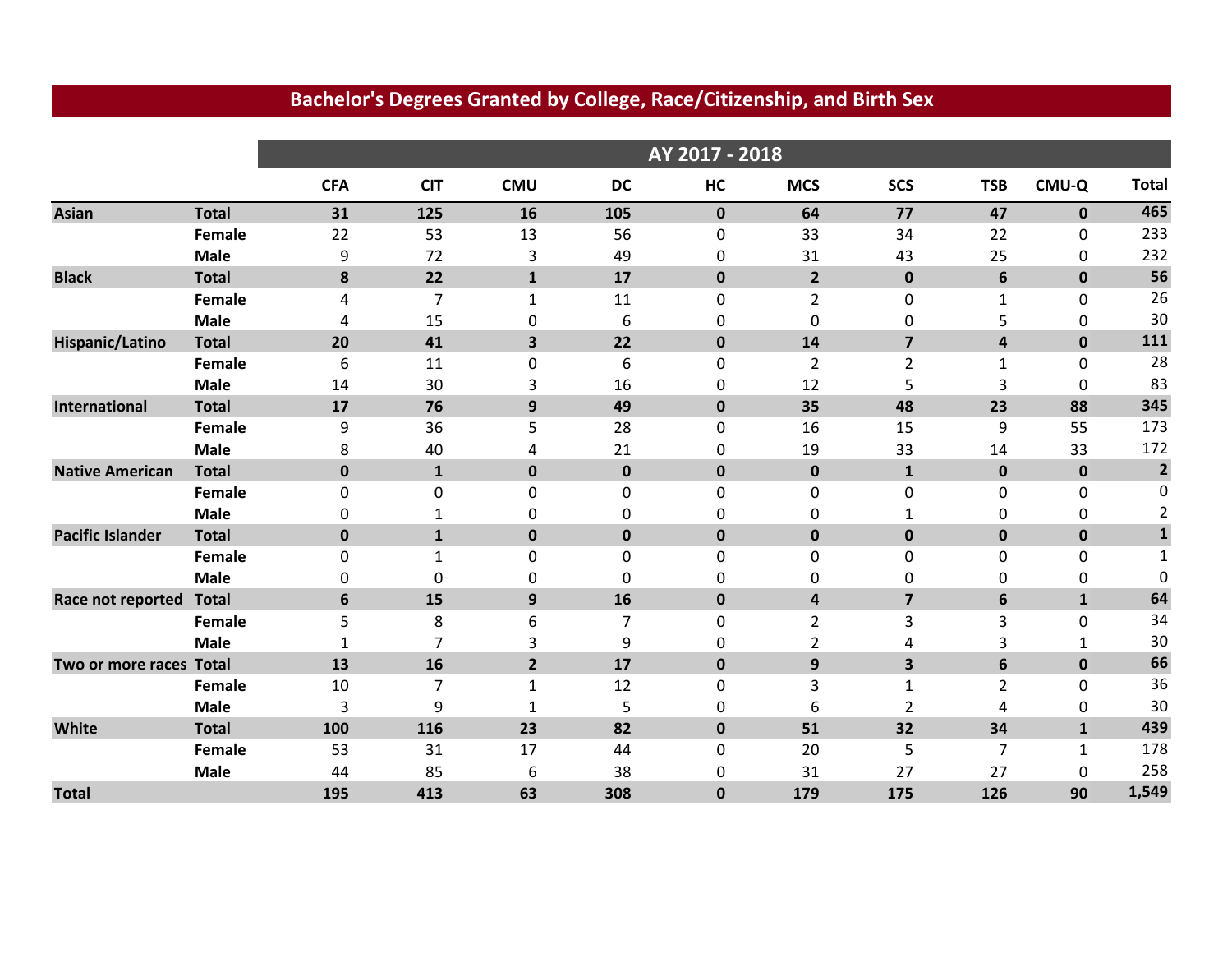|                         |              |                | AY 2017 - 2018 |                         |                         |                         |                |                         |                |              |              |
|-------------------------|--------------|----------------|----------------|-------------------------|-------------------------|-------------------------|----------------|-------------------------|----------------|--------------|--------------|
|                         |              | <b>CFA</b>     | <b>CIT</b>     | <b>CMU</b>              | <b>DC</b>               | HC                      | <b>MCS</b>     | <b>SCS</b>              | <b>TSB</b>     | CMU-Q        | <b>Total</b> |
| <b>Asian</b>            | <b>Total</b> | 8              | 73             | $\overline{\mathbf{4}}$ | 5                       | 31                      | $\mathbf{1}$   | 59                      | 51             | $\mathbf{0}$ | 232          |
|                         | Female       | 3              | 30             | $\overline{2}$          | 3                       | 19                      | 0              | 20                      | 11             | 0            | 88           |
|                         | <b>Male</b>  | 5              | 43             | $\overline{2}$          | $\overline{2}$          | 12                      | 1              | 39                      | 40             | 0            | 144          |
| <b>Black</b>            | <b>Total</b> | $\overline{2}$ | 16             | 3                       | $\overline{2}$          | 15                      | $\mathbf 0$    | $\mathbf{1}$            | 14             | $\mathbf 0$  | 53           |
|                         | Female       | $\mathbf{1}$   | 6              | $\mathbf{1}$            | $\pmb{0}$               | 9                       | 0              | $\mathbf{1}$            | 3              | 0            | 21           |
|                         | <b>Male</b>  | 1              | 10             | $\overline{2}$          | $\overline{2}$          | 6                       | 0              | 0                       | 11             | 0            | 32           |
| Hispanic/Latino         | <b>Total</b> | 3              | 21             | 6                       | 5                       | 10                      | $\overline{2}$ | $\overline{\mathbf{3}}$ | 13             | $\mathbf{0}$ | 63           |
|                         | Female       | $\overline{2}$ | 6              | $\overline{2}$          | 4                       | 3                       | 1              | 1                       | 4              | 0            | 23           |
|                         | <b>Male</b>  | 1              | 15             | 4                       | 1                       | $\overline{7}$          | 1              | $\overline{2}$          | 9              | 0            | 40           |
| International           | <b>Total</b> | 59             | 886            | 110                     | 25                      | 433                     | 33             | 488                     | 182            | $\mathbf{0}$ | 2,216        |
|                         | Female       | 37             | 353            | 44                      | 18                      | 212                     | 13             | 169                     | 72             | 0            | 918          |
|                         | <b>Male</b>  | 22             | 533            | 66                      | 7                       | 221                     | 20             | 319                     | 110            | 0            | 1,298        |
| <b>Native American</b>  | <b>Total</b> | $\mathbf 0$    | $\mathbf 0$    | $\pmb{0}$               | $\mathbf 0$             | $\mathbf 0$             | $\mathbf 0$    | $\pmb{0}$               | $\bf{0}$       | $\mathbf 0$  | $\mathbf 0$  |
|                         | Female       | 0              | 0              | 0                       | 0                       | 0                       | 0              | 0                       | 0              | 0            | 0            |
|                         | <b>Male</b>  | 0              | 0              | 0                       | 0                       | $\Omega$                | 0              | 0                       | 0              | 0            | 0            |
| <b>Pacific Islander</b> | <b>Total</b> | $\bf{0}$       | $\pmb{0}$      | $\pmb{0}$               | $\pmb{0}$               | $\mathbf 0$             | $\mathbf 0$    | $\pmb{0}$               | $\bf{0}$       | $\pmb{0}$    | $\bf{0}$     |
|                         | Female       | 0              | 0              | 0                       | 0                       | 0                       | 0              | 0                       | $\mathbf 0$    | 0            | 0            |
|                         | <b>Male</b>  | $\mathbf 0$    | 0              | 0                       | 0                       | $\mathbf 0$             | 0              | $\mathbf 0$             | 0              | 0            | 0            |
| Race not reported       | <b>Total</b> | 11             | 24             | 3                       | 17                      | 17                      | 4              | 22                      | 9              | $\mathbf 0$  | 107          |
|                         | Female       | 6              | 6              | $\mathbf 1$             | 8                       | 4                       | $\overline{2}$ | 6                       | $\overline{2}$ | $\mathbf 0$  | 35           |
|                         | <b>Male</b>  | 5              | 18             | $\overline{2}$          | 9                       | 13                      | $\overline{2}$ | 16                      | 7              | 0            | 72           |
| Two or more races Total |              | $\overline{2}$ | 10             | $\pmb{0}$               | $\overline{\mathbf{3}}$ | $\overline{\mathbf{4}}$ | $\overline{2}$ | 8                       | 8              | $\pmb{0}$    | 37           |
|                         | Female       | $\mathbf{1}$   | $\mathbf{1}$   | 0                       | $\mathbf{1}$            | 3                       | 0              | 5                       | 3              | 0            | 14           |
|                         | <b>Male</b>  | 1              | 9              | $\boldsymbol{0}$        | $\overline{2}$          | $\mathbf{1}$            | $\overline{2}$ | 3                       | 5              | 0            | 23           |
| White                   | <b>Total</b> | 56             | 100            | 24                      | 38                      | 178                     | 18             | 59                      | 155            | $\mathbf 0$  | 628          |
|                         | Female       | 30             | 30             | 11                      | 25                      | 77                      | 1              | 16                      | 38             | 0            | 228          |
|                         | <b>Male</b>  | 26             | 70             | 13                      | 13                      | 101                     | 17             | 43                      | 117            | 0            | 400          |
| <b>Total</b>            |              | 141            | 1,130          | 150                     | 95                      | 688                     | 60             | 640                     | 432            | $\mathbf{0}$ | 3,336        |

#### **Master's Degrees Granted by College, Race/Citizenship, and Birth Sex**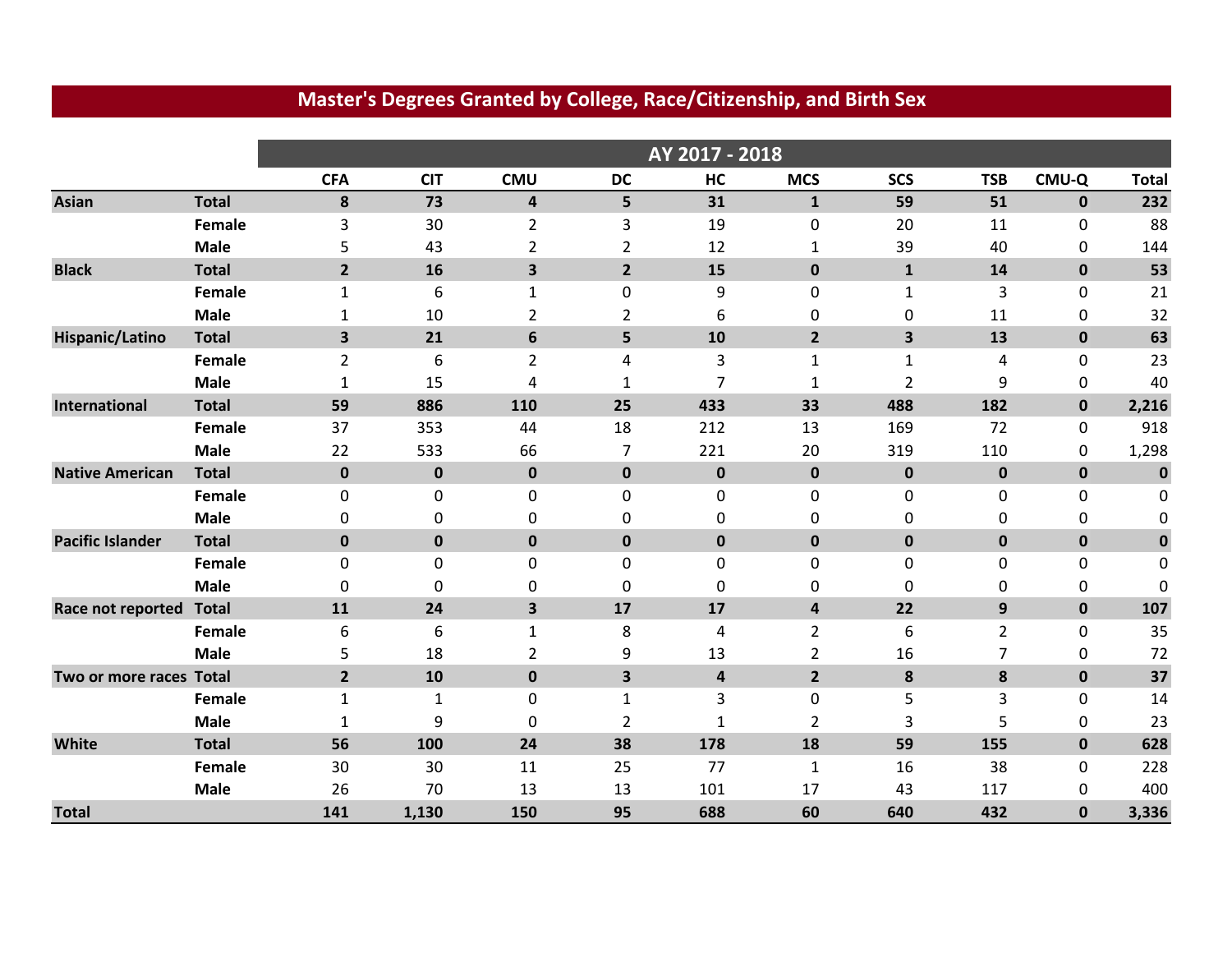|                         |               | AY 2017 - 2018   |                |             |                         |                         |                         |                         |                         |             |                         |
|-------------------------|---------------|------------------|----------------|-------------|-------------------------|-------------------------|-------------------------|-------------------------|-------------------------|-------------|-------------------------|
|                         |               | <b>CFA</b>       | <b>CIT</b>     | <b>CMU</b>  | <b>DC</b>               | HC                      | <b>MCS</b>              | <b>SCS</b>              | <b>TSB</b>              | CMU-Q       | <b>Total</b>            |
| <b>Asian</b>            | <b>Total</b>  | $\mathbf 0$      | 6              | $\pmb{0}$   | $\mathbf 0$             | $\mathbf 0$             | $\mathbf 0$             | 9                       | $\mathbf{1}$            | $\mathbf 0$ | 16                      |
|                         | Female        | $\boldsymbol{0}$ | 1              | 0           | $\pmb{0}$               | $\mathbf 0$             | 0                       | $\mathbf{1}$            | $\pmb{0}$               | 0           | $\overline{2}$          |
|                         | <b>Male</b>   | 0                | 5              | 0           | 0                       | 0                       | 0                       | 8                       | 1                       | 0           | 14                      |
| <b>Black</b>            | <b>Total</b>  | $\mathbf{1}$     | $\overline{2}$ | $\mathbf 0$ | $\overline{2}$          | $\mathbf 0$             | $\mathbf 0$             | $\mathbf 0$             | $\mathbf 0$             | $\mathbf 0$ | 5                       |
|                         | Female        | 0                | $\overline{2}$ | 0           | $\pmb{0}$               | $\mathbf 0$             | 0                       | 0                       | 0                       | 0           | 2                       |
|                         | <b>Male</b>   | 1                | 0              | 0           | 2                       | 0                       | 0                       | 0                       | 0                       | 0           | 3                       |
| Hispanic/Latino         | <b>Total</b>  | $\bf{0}$         | $\mathbf 0$    | $\pmb{0}$   | ${\bf 1}$               | $\mathbf{1}$            | $\mathbf 0$             | $\mathbf{1}$            | $\mathbf 0$             | $\mathbf 0$ | 3                       |
|                         | Female        | 0                | 0              | 0           | 0                       | 1                       | 0                       | 0                       | 0                       | 0           | 1                       |
|                         | <b>Male</b>   | 0                | 0              | 0           | 1                       | 0                       | 0                       | $\mathbf{1}$            | 0                       | 0           | $\overline{2}$          |
| International           | <b>Total</b>  | 4                | 81             | $\mathbf 0$ | 15                      | 5                       | 22                      | 43                      | $\overline{\mathbf{z}}$ | $\mathbf 0$ | 177                     |
|                         | Female        | 3                | 18             | 0           | 8                       | 4                       | $\overline{7}$          | 4                       | 3                       | 0           | 47                      |
|                         | <b>Male</b>   | 1                | 63             | 0           | 7                       | 1                       | 15                      | 39                      | 4                       | 0           | 130                     |
| <b>Native American</b>  | <b>Total</b>  | $\bf{0}$         | $\mathbf 0$    | $\mathbf 0$ | $\pmb{0}$               | $\mathbf 0$             | $\mathbf 0$             | $\mathbf 0$             | $\mathbf 0$             | $\mathbf 0$ | $\bf{0}$                |
|                         | Female        | $\mathbf 0$      | 0              | 0           | 0                       | $\mathbf 0$             | 0                       | 0                       | 0                       | 0           | 0                       |
|                         | <b>Male</b>   | 0                | 0              | 0           | 0                       | 0                       | 0                       | 0                       | 0                       | 0           | 0                       |
| <b>Pacific Islander</b> | <b>Total</b>  | $\mathbf{0}$     | $\mathbf 0$    | $\pmb{0}$   | $\pmb{0}$               | $\mathbf 0$             | $\mathbf 0$             | $\mathbf 0$             | $\mathbf 0$             | $\mathbf 0$ | $\bf{0}$                |
|                         | Female        | 0                | 0              | 0           | 0                       | 0                       | 0                       | 0                       | 0                       | 0           | 0                       |
|                         | <b>Male</b>   | 0                | 0              | 0           | 0                       | 0                       | 0                       | 0                       | 0                       | 0           | 0                       |
| Race not reported       | <b>Total</b>  | $\mathbf 1$      | 8              | $\pmb{0}$   | $\overline{\mathbf{z}}$ | $\mathbf 0$             | $\overline{\mathbf{3}}$ | $\overline{\mathbf{3}}$ | $\mathbf{1}$            | $\mathbf 0$ | 23                      |
|                         | Female        | 1                | 3              | 0           | 4                       | 0                       | 1                       | 0                       | 0                       | 0           | 9                       |
|                         | <b>Male</b>   | 0                | 5              | 0           | 3                       | 0                       | $\overline{2}$          | 3                       | $\mathbf{1}$            | 0           | 14                      |
| Two or more races Total |               | $\mathbf 0$      | $\overline{2}$ | $\pmb{0}$   | $\overline{2}$          | $\pmb{0}$               | $\mathbf 0$             | 3                       | $\mathbf 0$             | $\mathbf 0$ | $\overline{\mathbf{z}}$ |
|                         | Female        | 0                | 0              | 0           | $\mathbf{1}$            | 0                       | 0                       | $\mathbf 0$             | 0                       | 0           | 1                       |
|                         | <b>Male</b>   | 0                | 2              | 0           | 1                       | 0                       | 0                       | 3                       | 0                       | 0           | 6                       |
| White                   | <b>Total</b>  | $\mathbf{1}$     | 32             | $\pmb{0}$   | 13                      | $\mathbf{1}$            | 22                      | 20                      | $\overline{2}$          | $\mathbf 0$ | 91                      |
|                         | <b>Female</b> | 0                | 8              | 0           | 4                       | $\mathbf{1}$            | 8                       | 8                       | $\mathbf{1}$            | 0           | 30                      |
|                         | <b>Male</b>   | 1                | 24             | 0           | 9                       | 0                       | 14                      | 12                      | 1                       | 0           | 61                      |
| <b>Total</b>            |               | $\overline{7}$   | 131            | $\bf{0}$    | 40                      | $\overline{\mathbf{z}}$ | 47                      | 79                      | 11                      | $\bf{0}$    | 322                     |

#### **Doctoral Degrees Granted by College, Race/Citizenship, and Birth Sex**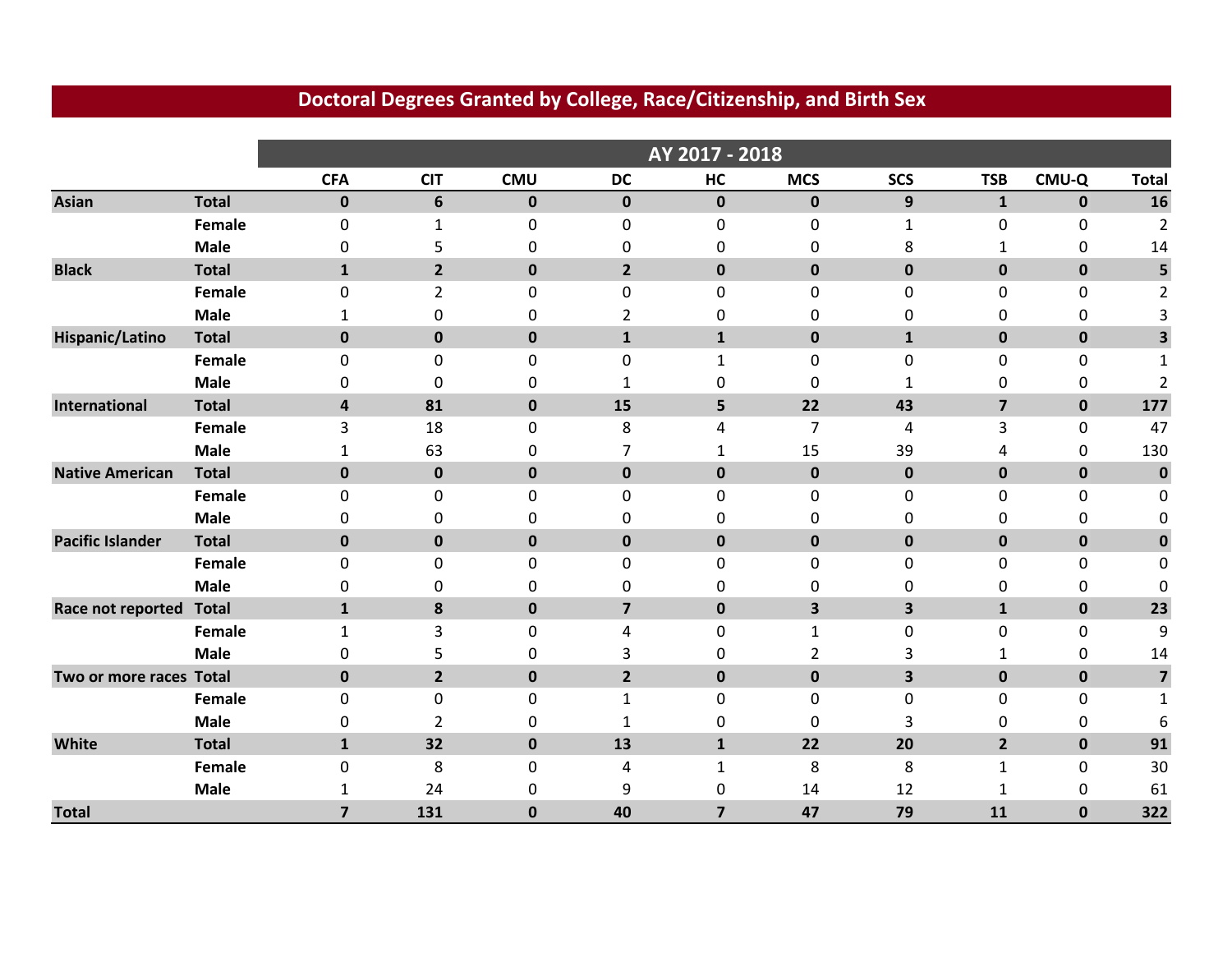|                              | <b>Bachelor's</b> | Master's    | <b>Doctoral</b> | <b>Total</b> |
|------------------------------|-------------------|-------------|-----------------|--------------|
| <b>College of Fine Arts</b>  |                   |             |                 |              |
| Architecture                 | 45                | 39          | 4               | 88           |
| Art                          | 22                | 7           | $\mathbf 0$     | 29           |
| Design                       | 45                | 28          | 3               | 76           |
| Drama                        | 53                | 22          | $\mathbf 0$     | 75           |
| <b>Music</b>                 | 25                | 45          | $\mathbf 0$     | 70           |
| <b>Student-defined Major</b> | 5                 | $\mathbf 0$ | $\overline{0}$  | 5            |
| Total                        | 195               | 141         | 7               | 343          |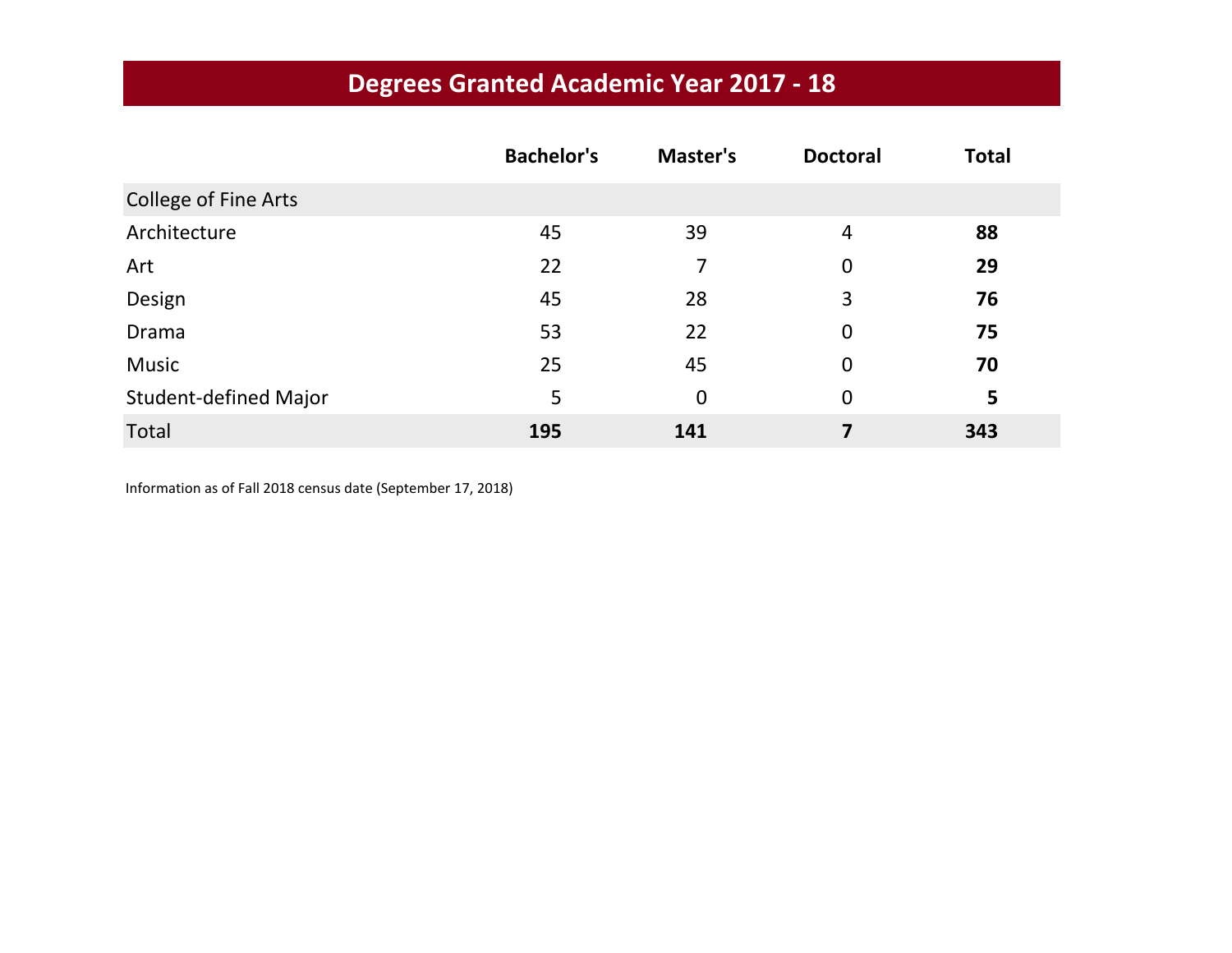|                                            | <b>Bachelor's</b> | Master's    | <b>Doctoral</b> | <b>Total</b> |
|--------------------------------------------|-------------------|-------------|-----------------|--------------|
| <b>College of Engineering</b>              |                   |             |                 |              |
| <b>Biomedical Engineering</b>              | $\overline{0}$    | 37          | $\overline{2}$  | 39           |
| <b>Chemical Engineering</b>                | 83                | 54          | 17              | 154          |
| Civil and Environmental Engineering        | 36                | 109         | 12              | 157          |
| <b>Electrical and Computer Engineering</b> | 161               | 520         | 42              | 723          |
| <b>Engineering and Public Policy</b>       | $\mathbf 0$       | 2           | 15              | 17           |
| Information & Communication Technology     | 0                 | 32          | $\mathbf 0$     | 32           |
| <b>Information Networking Institute</b>    | $\mathbf{0}$      | 143         | $\mathbf 0$     | 143          |
| Interdisciplinary                          | 0                 | 57          | $\mathbf 0$     | 57           |
| <b>Materials Science and Engineering</b>   | 31                | 44          | 19              | 94           |
| <b>Mechanical Engineering</b>              | 100               | 132         | 24              | 256          |
| <b>Student-defined Major</b>               | $\overline{2}$    | $\mathbf 0$ | $\mathbf 0$     | 2            |
| Total                                      | 413               | 1,130       | 131             | 1,674        |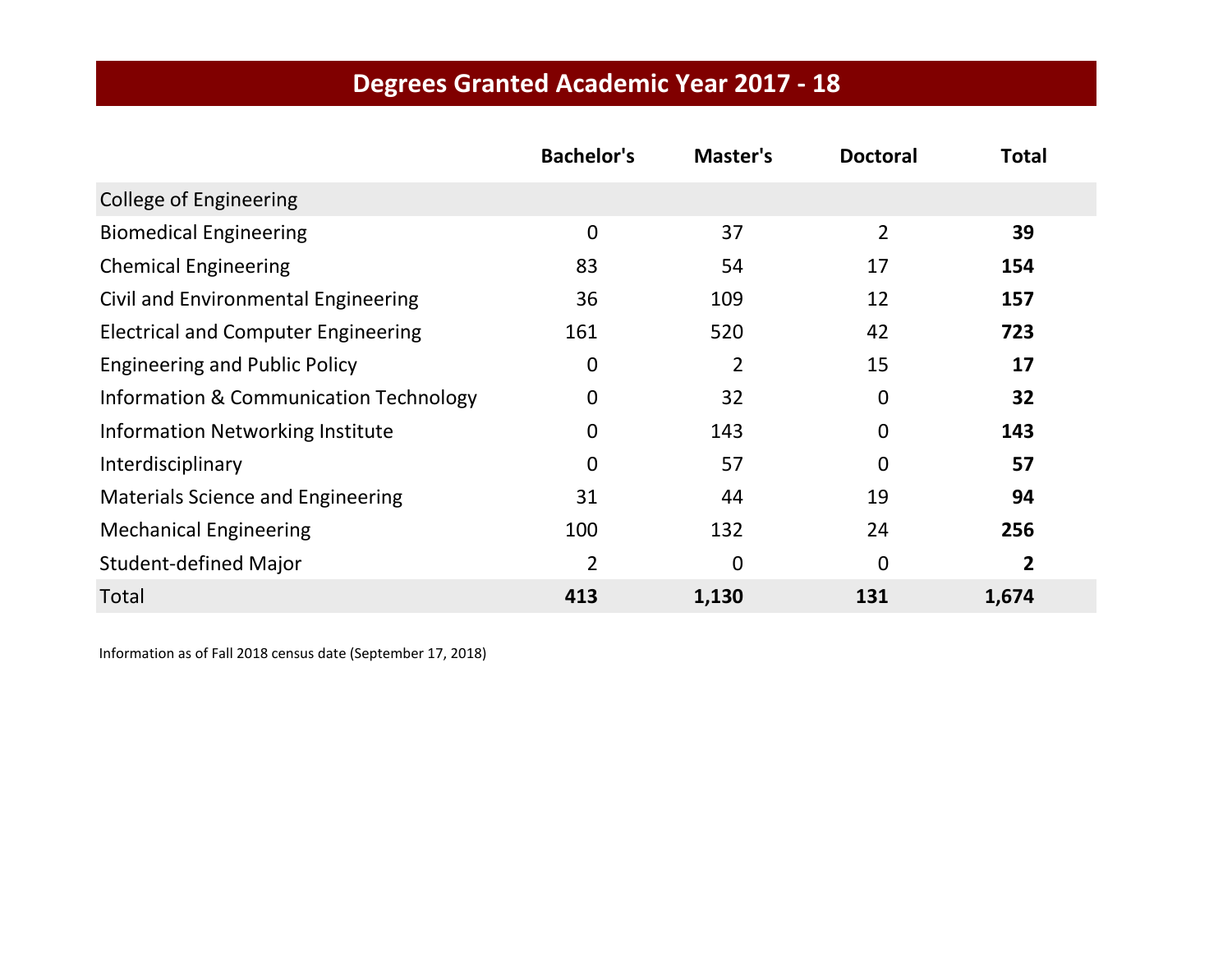|                                  | <b>Bachelor's</b> | Master's | <b>Total</b> |
|----------------------------------|-------------------|----------|--------------|
| <b>CMU</b>                       |                   |          |              |
| <b>Computer Science and Arts</b> | 6                 | 0        | 6            |
| <b>Entertainment Technology</b>  | 0                 | 75       | 75           |
| <b>Humanities and Arts</b>       | 20                | 0        | 20           |
| Integrated Innovation Institute  | 0                 | 75       | 75           |
| Science and Arts                 | 4                 | 0        | 4            |
| Science and Humanities Scholars  | 33                | 0        | 33           |
| Total                            | 63                | 150      | 213          |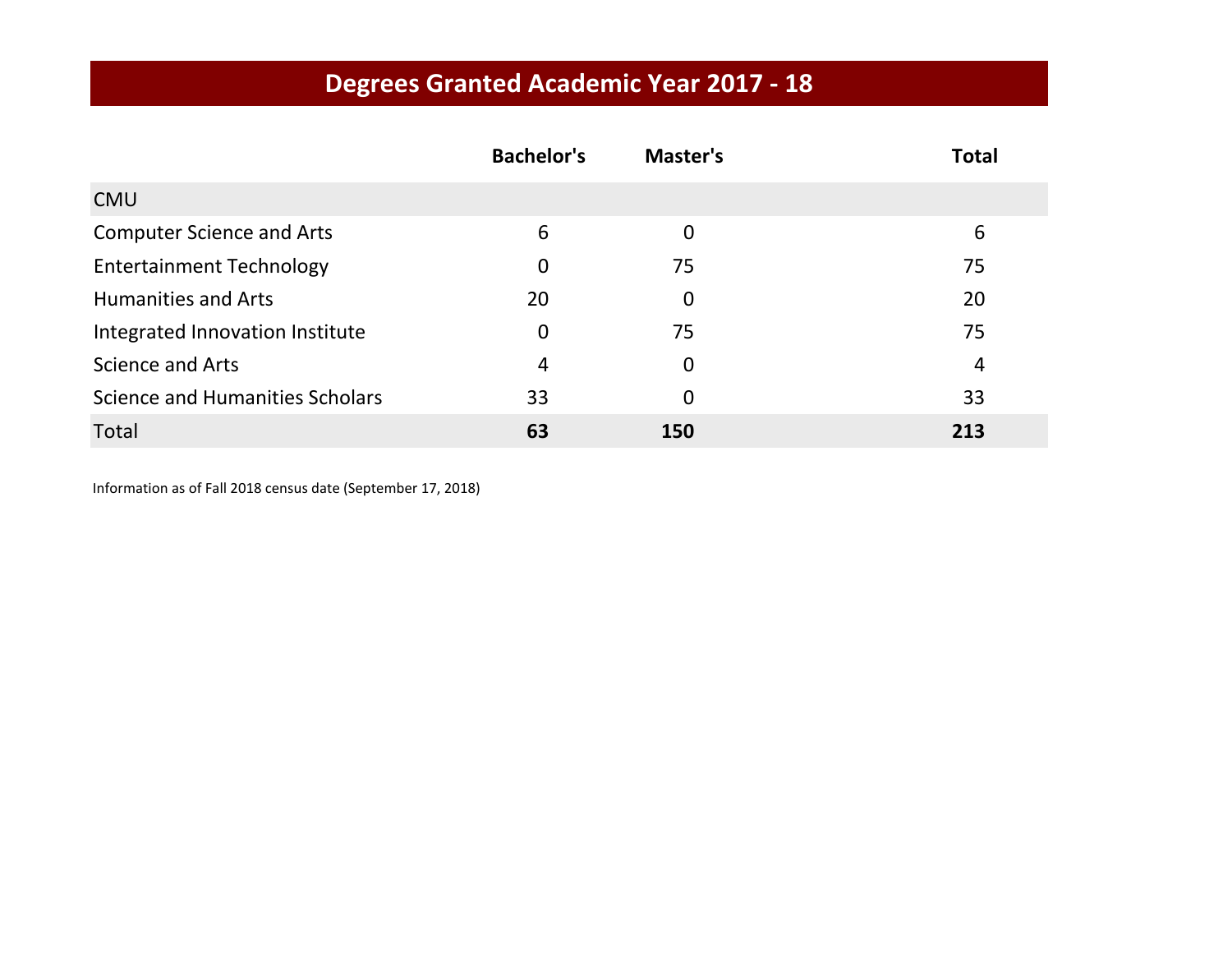#### **Bachelor's**

| CMU-Q                                |    |
|--------------------------------------|----|
| <b>Qatar Biological Sciences</b>     | 8  |
| <b>Qatar Business Administration</b> | 35 |
| <b>Qatar Computer Science</b>        | 15 |
| <b>Qatar Information Systems</b>     | 32 |
| Total                                | 90 |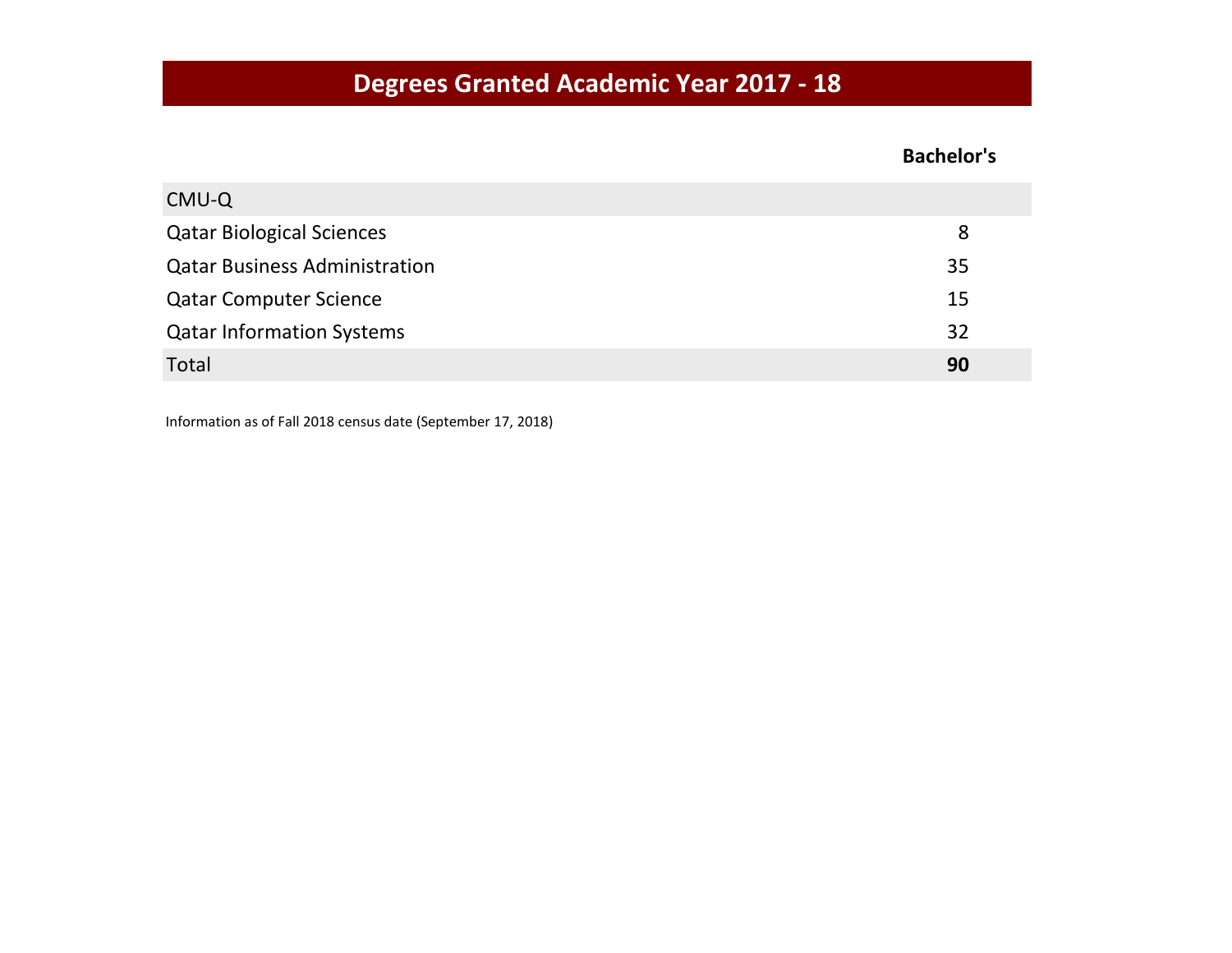|                                     | <b>Bachelor's</b> | Master's       | <b>Doctoral</b> | <b>Total</b> |
|-------------------------------------|-------------------|----------------|-----------------|--------------|
| Dietrich College                    |                   |                |                 |              |
| Economics                           | 21                | $\mathbf 0$    | $\overline{0}$  | 21           |
| English                             | 17                | 34             | 9               | 60           |
| History                             | 9                 | $\overline{2}$ | 3               | 14           |
| Institute for Politics and Strategy | 13                | 6              | 0               | 19           |
| Interdisciplinary                   | 51                | 0              | 0               | 51           |
| <b>Modern Languages</b>             | 2                 | 8              | 6               | 16           |
| Neuroscience Institute              | $\mathbf 0$       | 0              | 0               | $\mathbf 0$  |
| Philosophy                          | 8                 | 4              | 9               | 21           |
| Psychology                          | 42                | 3              | 4               | 49           |
| <b>Social and Decision Sciences</b> | 50                | 3              | 3               | 56           |
| <b>Statistics and Data Science</b>  | 94                | 35             | 6               | 135          |
| <b>Student-defined Major</b>        | 1                 | $\overline{0}$ | 0               | 1            |
| Total                               | 308               | 95             | 40              | 443          |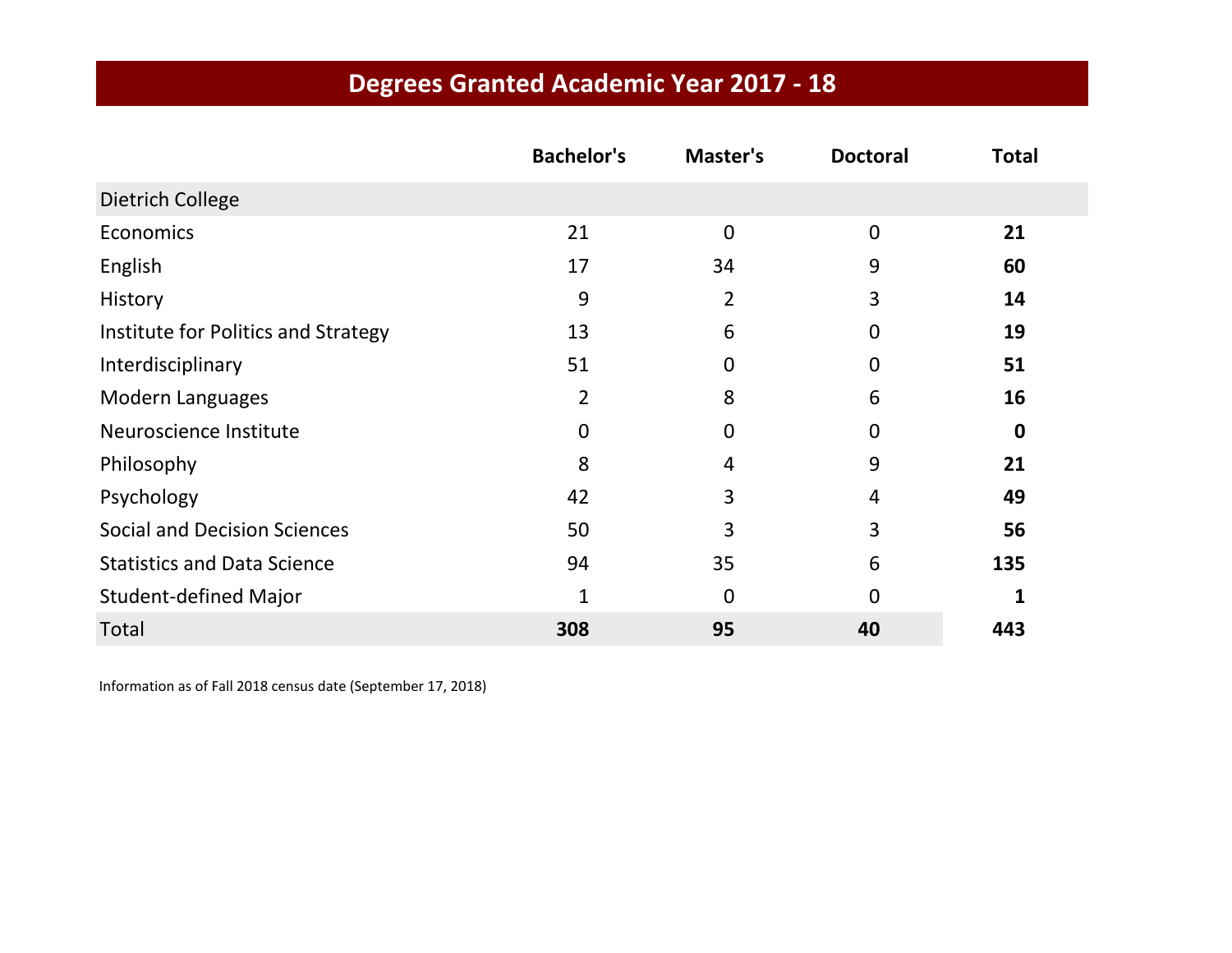|                                                   | Master's | <b>Doctoral</b> | <b>Total</b> |
|---------------------------------------------------|----------|-----------------|--------------|
| <b>Heinz College</b>                              |          |                 |              |
| <b>Creative Enterprise</b>                        | 48       | $\mathbf 0$     | 48           |
| <b>Health Care Policy</b>                         | 20       | 0               | 20           |
| <b>Information Security Policy and Management</b> | 33       | $\overline{0}$  | 33           |
| <b>Information Systems</b>                        | 308      | 3               | 311          |
| <b>Information Technology - AUS</b>               | 35       | $\overline{0}$  | 35           |
| <b>Information Technology</b>                     | 60       | $\mathbf 0$     | 60           |
| <b>Medical Management</b>                         | 26       | 0               | 26           |
| <b>Public Management</b>                          | 27       | $\overline{0}$  | 27           |
| <b>Public Policy and Management - AUS</b>         | 11       | $\overline{0}$  | 11           |
| <b>Public Policy and Management</b>               | 120      | 4               | 124          |
| Total                                             | 688      | 7               | 695          |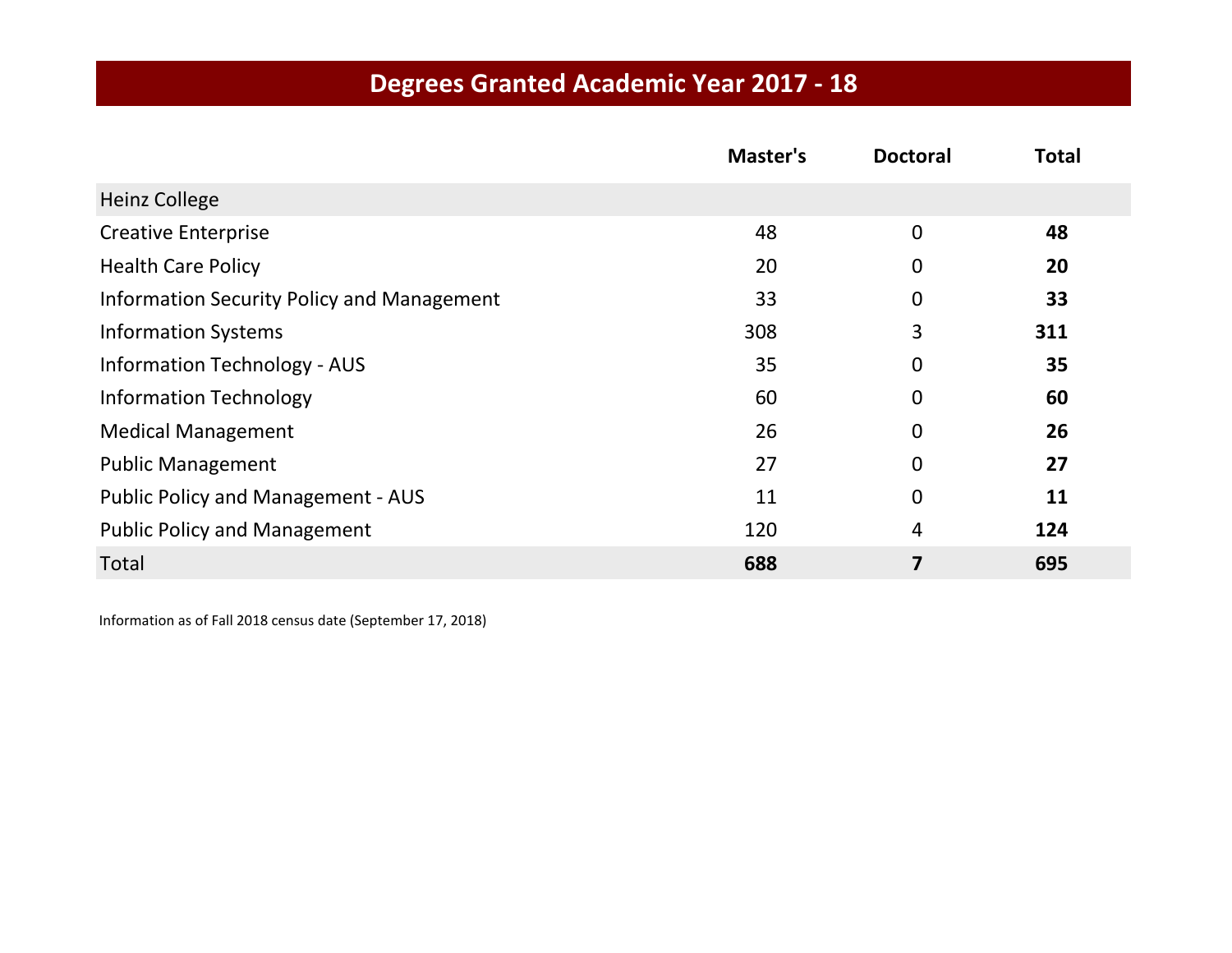|                              | <b>Bachelor's</b> | Master's    | <b>Doctoral</b> | <b>Total</b> |
|------------------------------|-------------------|-------------|-----------------|--------------|
| Mellon College of Science    |                   |             |                 |              |
| <b>Biological Sciences</b>   | 43                | 24          | 9               | 76           |
| Chemistry                    | 24                | 6           | 16              | 46           |
| <b>MCS Interdisciplinary</b> | $\mathbf 0$       | $\mathbf 0$ |                 | 1            |
| <b>Mathematical Sciences</b> | 75                | 17          | 7               | 99           |
| <b>Physics</b>               | 36                | 13          | 14              | 63           |
| <b>Student-defined Major</b> | 1                 | $\mathbf 0$ | 0               | 1            |
| Total                        | 179               | 60          | 47              | 286          |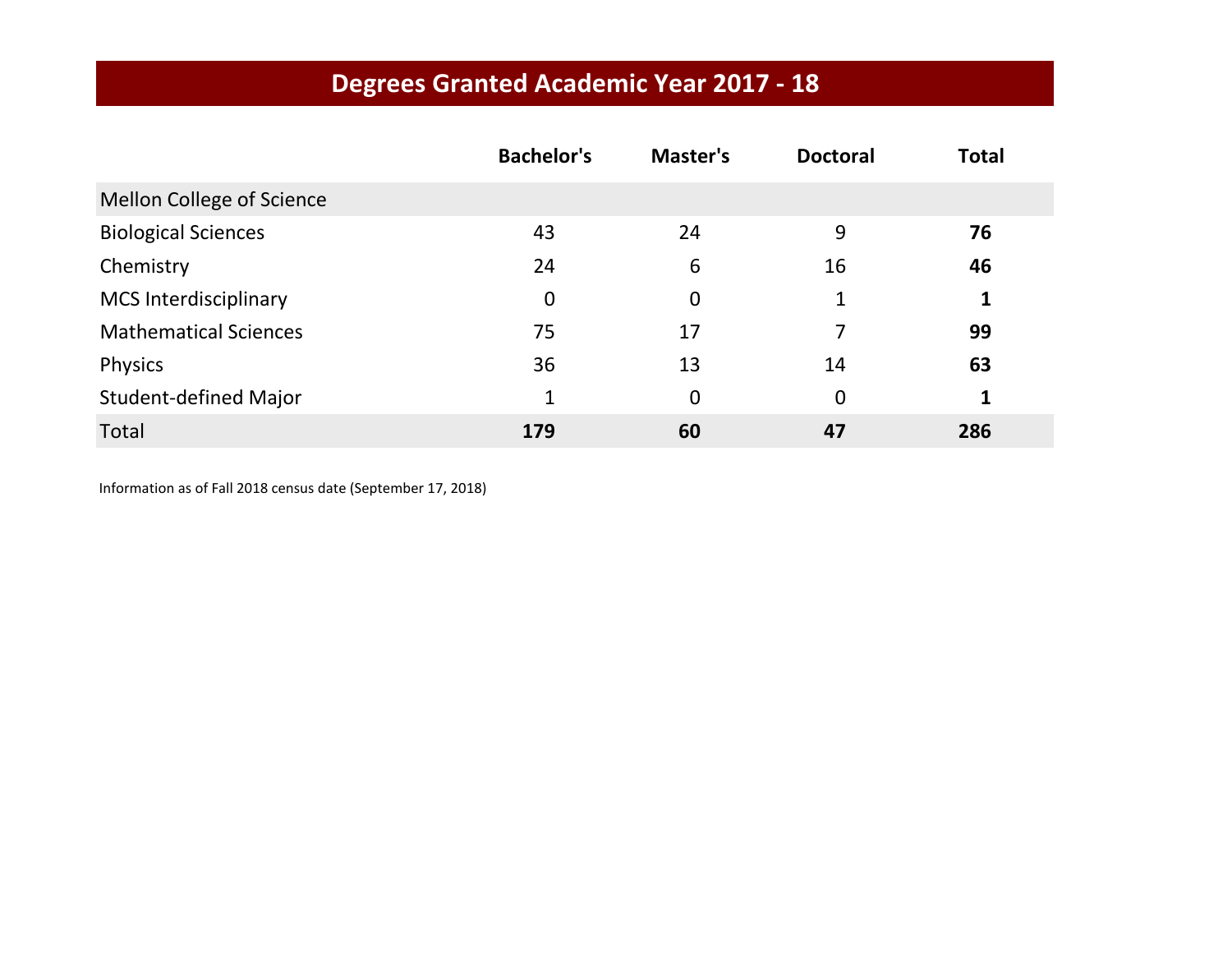|                                   | <b>Bachelor's</b> | Master's     | <b>Doctoral</b> | <b>Total</b> |
|-----------------------------------|-------------------|--------------|-----------------|--------------|
| <b>School of Computer Science</b> |                   |              |                 |              |
| <b>Computational Biology</b>      | $\overline{0}$    | $\mathbf{1}$ | 1               | 2            |
| <b>Computer Science</b>           | 175               | 49           | 18              | 242          |
| Human-Computer Interaction        | 0                 | 115          | 9               | 124          |
| Institute for Software Research   | $\overline{0}$    | 168          | 3               | 171          |
| Language Technologies Institute   | 0                 | 136          | 11              | 147          |
| <b>Machine Learning</b>           | 0                 | 48           | 12              | 60           |
| Robotics                          | $\overline{0}$    | 123          | 25              | 148          |
| <b>SCS Interdisciplinary</b>      | 0                 | $\Omega$     | 0               | 0            |
| <b>Student-defined Major</b>      | $\Omega$          | $\Omega$     | 0               | $\mathbf 0$  |
| <b>Total</b>                      | 175               | 640          | 79              | 894          |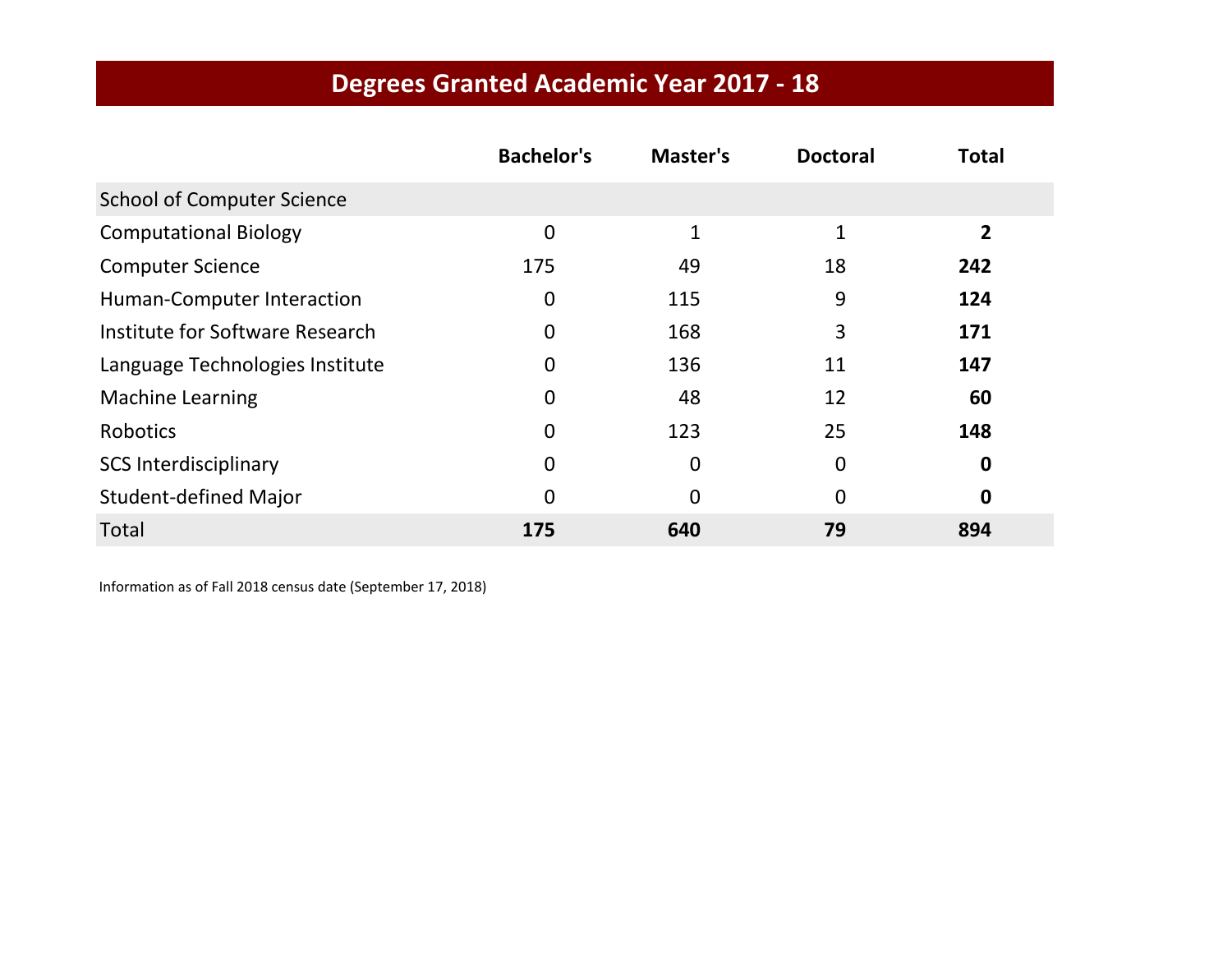|                                  | <b>Bachelor's</b> | Master's    | <b>Doctoral</b> | <b>Total</b> |
|----------------------------------|-------------------|-------------|-----------------|--------------|
| <b>Tepper School of Business</b> |                   |             |                 |              |
| <b>Business Administration</b>   | 126               | 0           | 0               | 126          |
| <b>School of Business</b>        | 0                 | 329         | 11              | 340          |
| School of Business, Flex Time    | $\Omega$          | 103         | 0               | 103          |
| <b>Student-defined Major</b>     | $\Omega$          | $\mathbf 0$ | 0               | 0            |
| Total                            | 126               | 432         | 11              | 569          |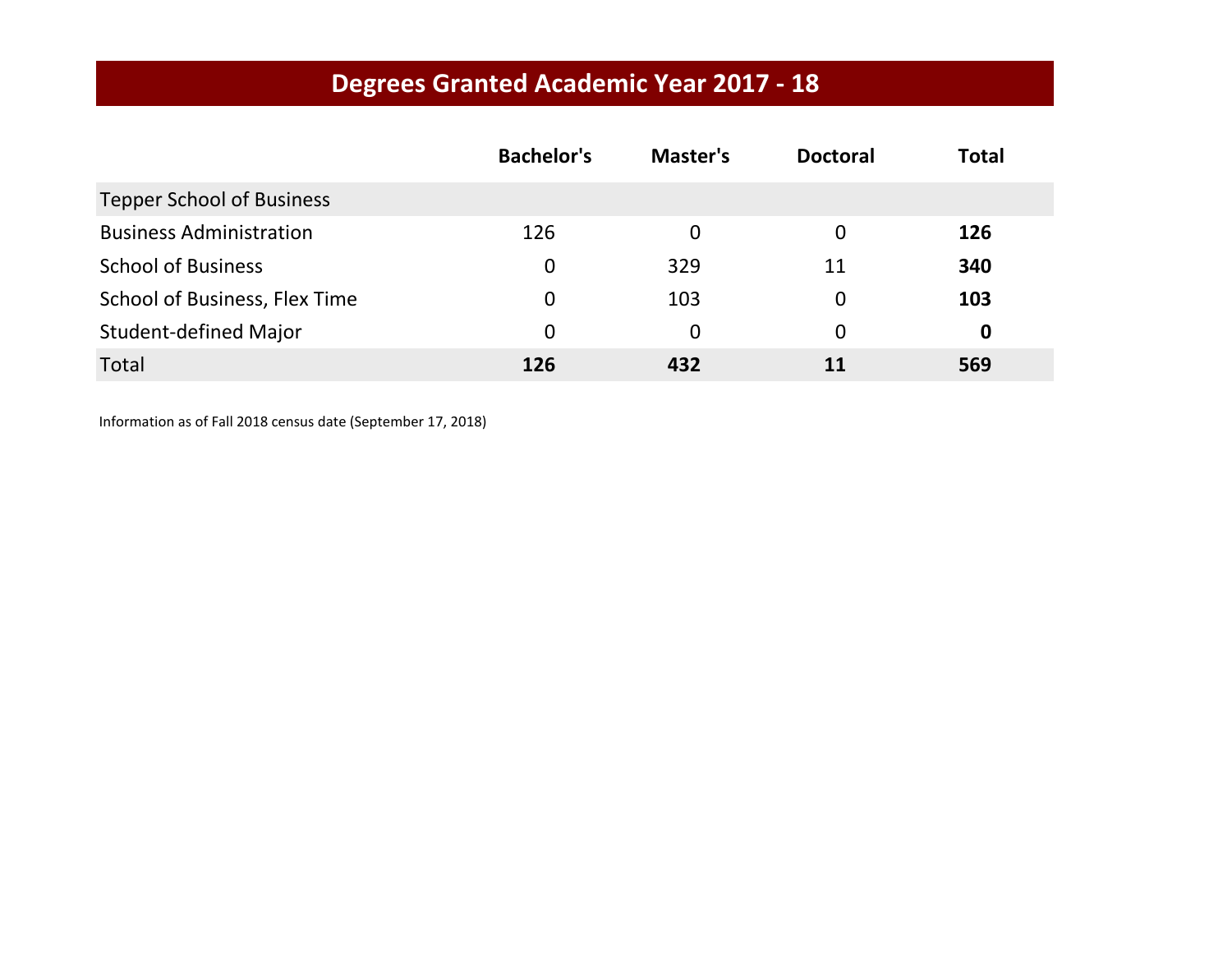#### **ALL ACTIVE ALUMNI LIVING OUTSIDE U.S. BY CONTINENT AND DEGREE LEVEL**

|                                  | <b>Undergrad</b> | <b>Undergrad and</b><br>Grad | Master's | PhD | <b>Master's and</b><br><b>PhD</b> | Non-grad and<br><b>Certificate</b> | <b>Total</b> |
|----------------------------------|------------------|------------------------------|----------|-----|-----------------------------------|------------------------------------|--------------|
| <b>Africa</b>                    | 22               | $\overline{2}$               | 272      | 8   | $\overline{7}$                    | 26                                 | 337          |
|                                  |                  |                              |          |     |                                   |                                    |              |
| Asia                             | 2,532            | 412                          | 5,402    | 383 | 500                               | 136                                | 9,365        |
|                                  |                  |                              |          |     |                                   |                                    |              |
| <b>Europe</b>                    | 258              | 41                           | 833      | 122 | 135                               | 92                                 | 1,481        |
|                                  |                  |                              |          |     |                                   |                                    |              |
| <b>North and Central America</b> | 161              | 26                           | 538      | 57  | 73                                | 18                                 | 873          |
|                                  |                  |                              |          |     |                                   |                                    |              |
| Oceana                           | 45               | 6                            | 208      | 9   | 13                                | 5 <sub>1</sub>                     | 286          |
|                                  |                  |                              |          |     |                                   |                                    |              |
| <b>South America</b>             | 27               | $\,8\,$                      | 220      | 20  | 39                                | 21                                 | 335          |
|                                  |                  |                              |          |     |                                   |                                    |              |
| <b>Total</b>                     | 3,045            | 495                          | 7,473    | 599 | 767                               | 298                                | 12,677       |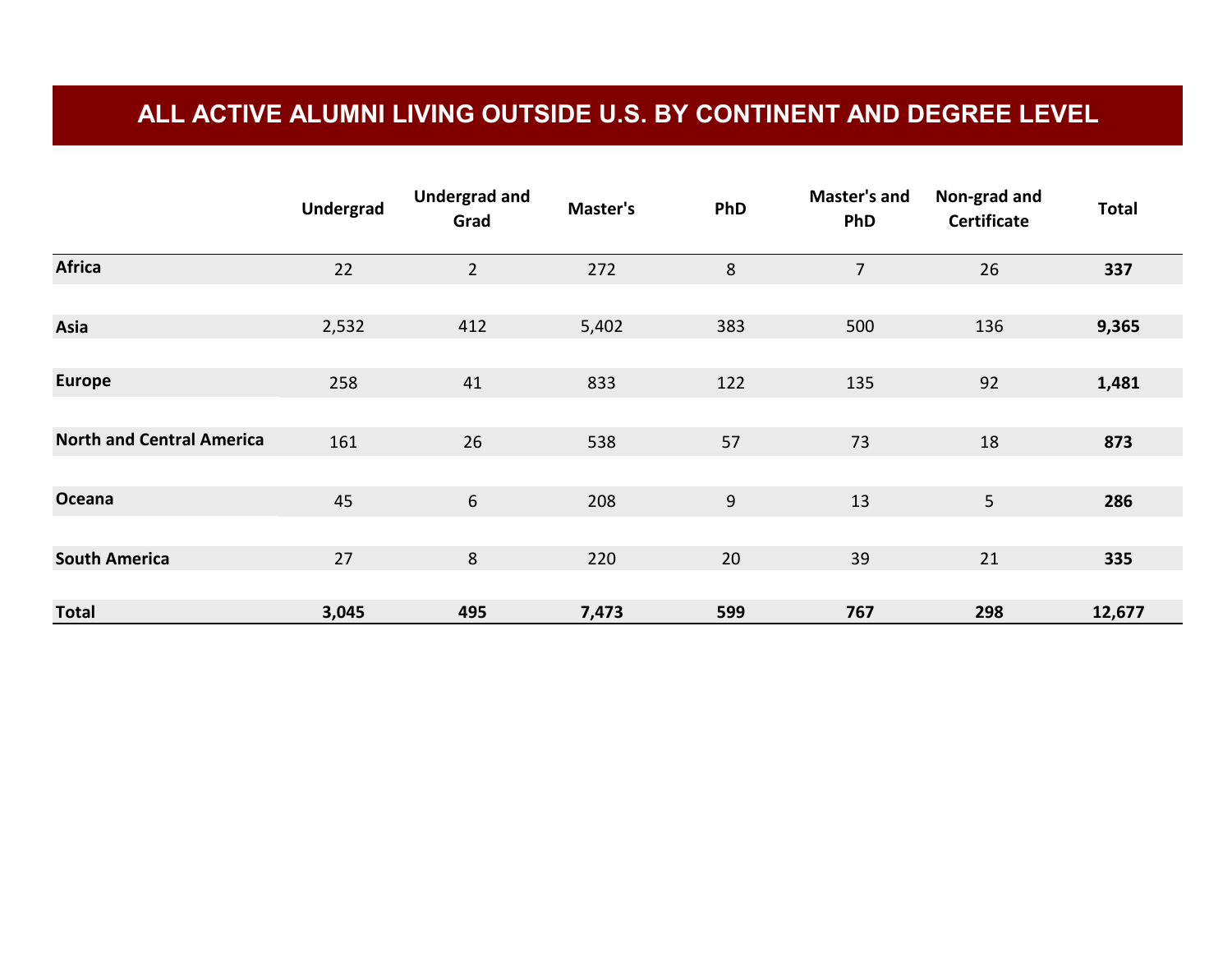#### **ALL ACTIVE ALUMNI WITH EMAIL ONLY BY DEGREE LEVEL**

|                   | <b>Undergrad</b> | <b>Undergrad and</b><br>Grad | Master's | PhD | <b>Master's and</b><br><b>PhD</b> | Non-grad and<br><b>Certificate</b> | <b>Total</b> |
|-------------------|------------------|------------------------------|----------|-----|-----------------------------------|------------------------------------|--------------|
| <b>Email Only</b> | 1,411            | 230                          | 1,728    | 94  | 109                               | 30                                 | 3,602        |
|                   |                  |                              |          |     |                                   |                                    |              |
| <b>Total</b>      | 1,411            | 230                          | 1,728    | 94  | 109                               | 30                                 | 3,602        |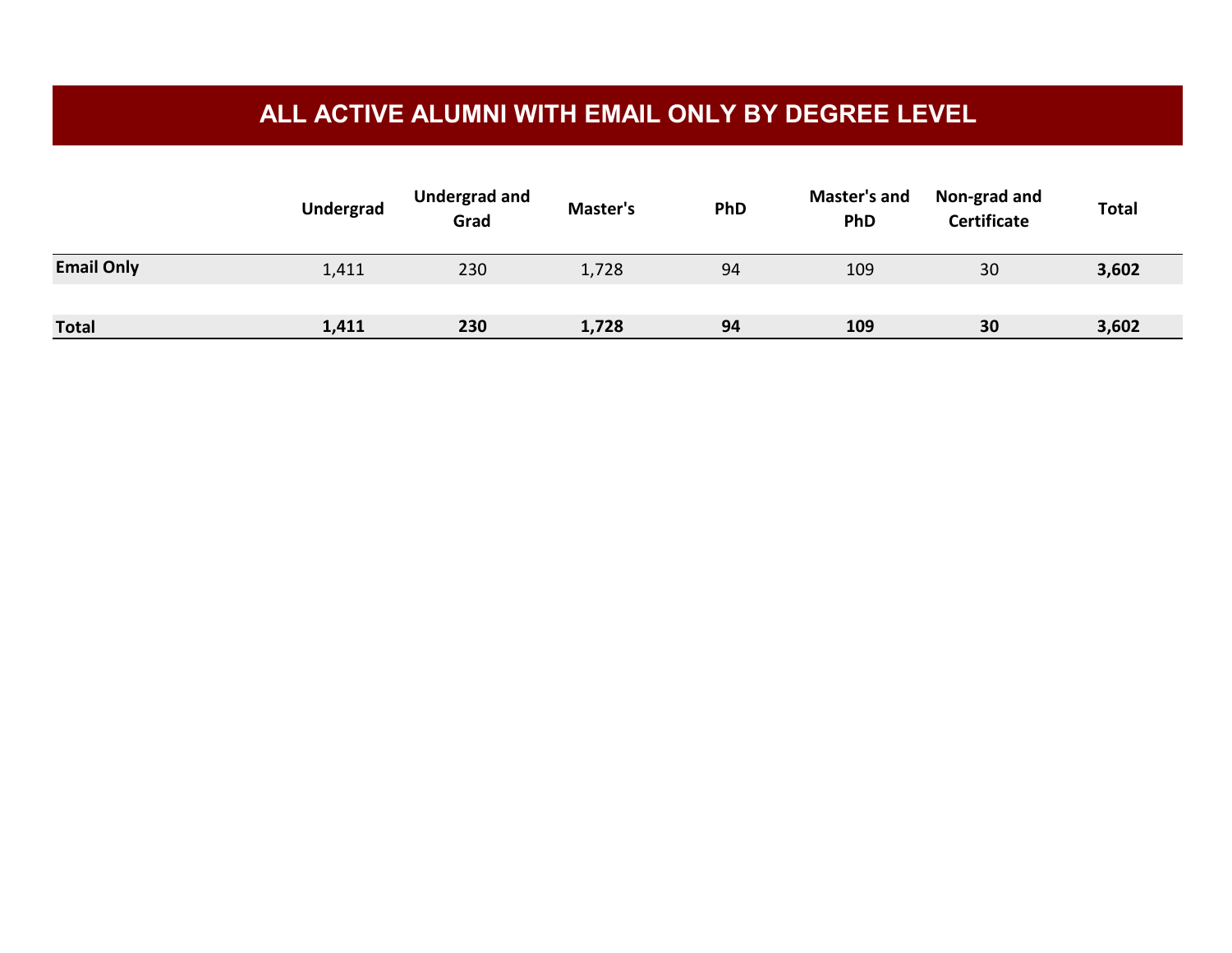#### **ALL ACTIVE ALUMNI LIVING IN U.S. BY REGION AND DEGREE LEVEL**

|                      | <b>Undergrad</b> | <b>Undergrad and</b><br>Grad | Master's | PhD   | <b>Master's and</b><br><b>PhD</b> | Non-grad and<br><b>Certificate</b> | <b>Total</b> |
|----------------------|------------------|------------------------------|----------|-------|-----------------------------------|------------------------------------|--------------|
| <b>Middle States</b> | 20,054           | 2,891                        | 14,703   | 984   | 1,268                             | 669                                | 40,569       |
| <b>Midwest</b>       | 2,516            | 292                          | 2,199    | 220   | 333                               | 150                                | 5,710        |
| <b>New England</b>   | 3,452            | 420                          | 1,813    | 198   | 259                               | 87                                 | 6,229        |
| South                | 5,536            | 661                          | 3,498    | 308   | 398                               | 372                                | 10,773       |
| Southwest            | 1,894            | 292                          | 1,624    | 160   | 228                               | 111                                | 4,309        |
| <b>Territories</b>   | 46               | 8                            | 45       | $1\,$ | $\overline{2}$                    | $\mathbf 0$                        | 102          |
| West                 | 8,420            | 1,475                        | 8,948    | 656   | 961                               | 278                                | 20,738       |
| <b>Total</b>         | 41,918           | 6,039                        | 32,830   | 2,527 | 3,449                             | 1,667                              | 88,430       |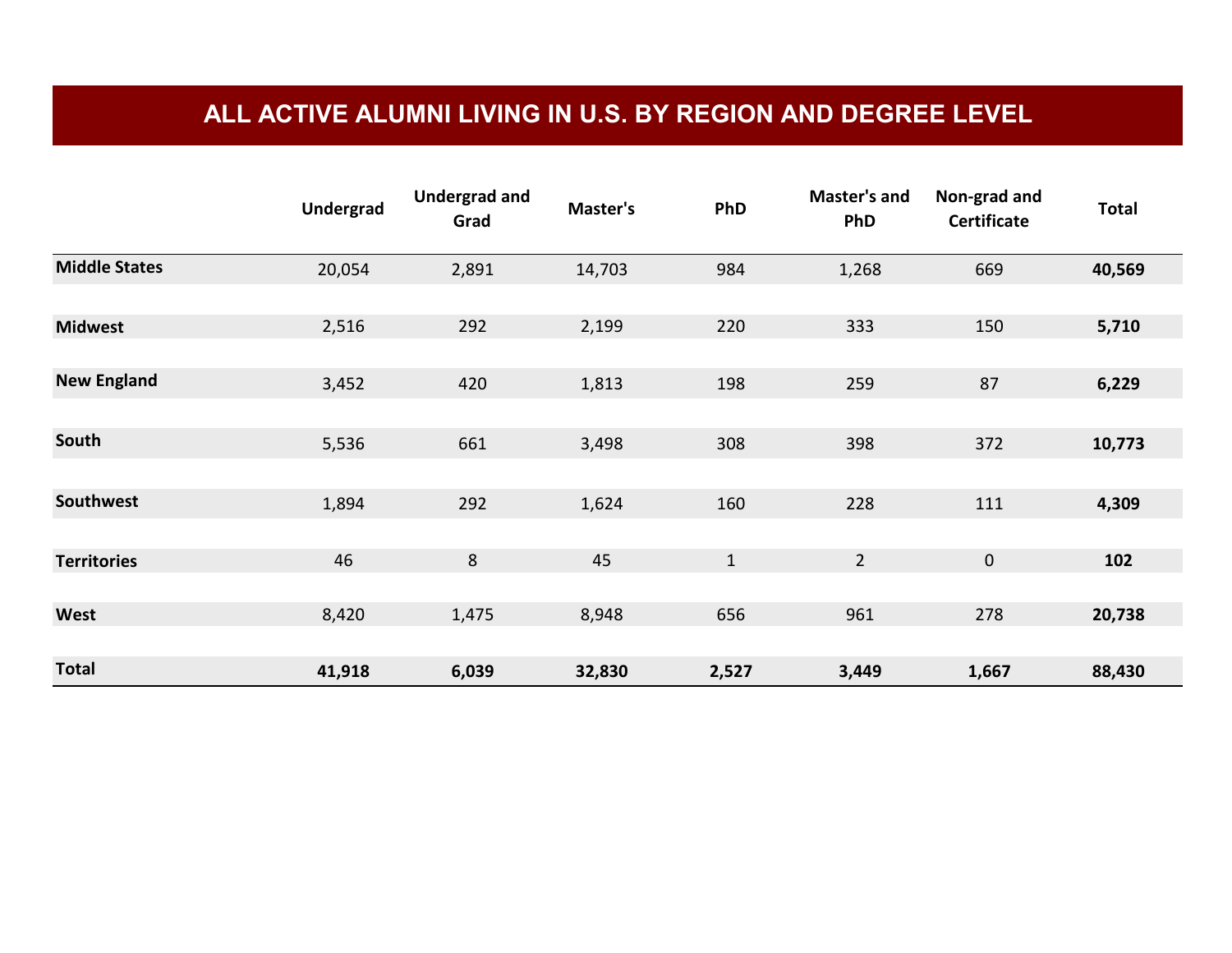#### **ALL ACTIVE ALUMNI BY PREFERRED DEGREE LEVEL AND COLLEGE**

|                                 | <b>CFA</b><br>$(+ BXA)$ | <b>CIT</b> | DC     | HC        | <b>CMU</b>   | <b>MCS</b> | <b>OTHER</b>   | <b>SCS</b> | <b>TSB</b> | <b>Total</b> |
|---------------------------------|-------------------------|------------|--------|-----------|--------------|------------|----------------|------------|------------|--------------|
| <b>Undergrad</b>                | 8,934                   | 12,617     | 8,379  | $\pmb{0}$ | 1,706        | 6,017      | 1,717          | 2,879      | 4,125      | 46,374       |
| <b>Undergrad and Grad</b>       | 541                     | 3,518      | 927    | $\pmb{0}$ | 124          | 769        | 51             | 412        | 422        | 6,764        |
| Master's                        | 2,710                   | 8,901      | 1,595  | 9,663     | 3,132        | 720        | 125            | 4,076      | 11,109     | 42,031       |
| PhD                             | 97                      | 1,526      | 356    | 106       | $1\,$        | 706        | $\mathbf 0$    | 398        | 30         | 3,220        |
| <b>Master's and PhD</b>         | 43                      | 1,661      | 495    | 70        | $\bf 8$      | 731        | $5\phantom{.}$ | 729        | 583        | 4,325        |
| <b>Non-grad and Certificate</b> | 346                     | 206        | 75     | 20        | $\mathbf{3}$ | 70         | 156            | 22         | 1,097      | 1,995        |
| <b>Total</b>                    | 12,671                  | 28,429     | 11,827 | 9,859     | 4,974        | 9,013      | 2,054          | 8,516      | 17,366     | 104,709      |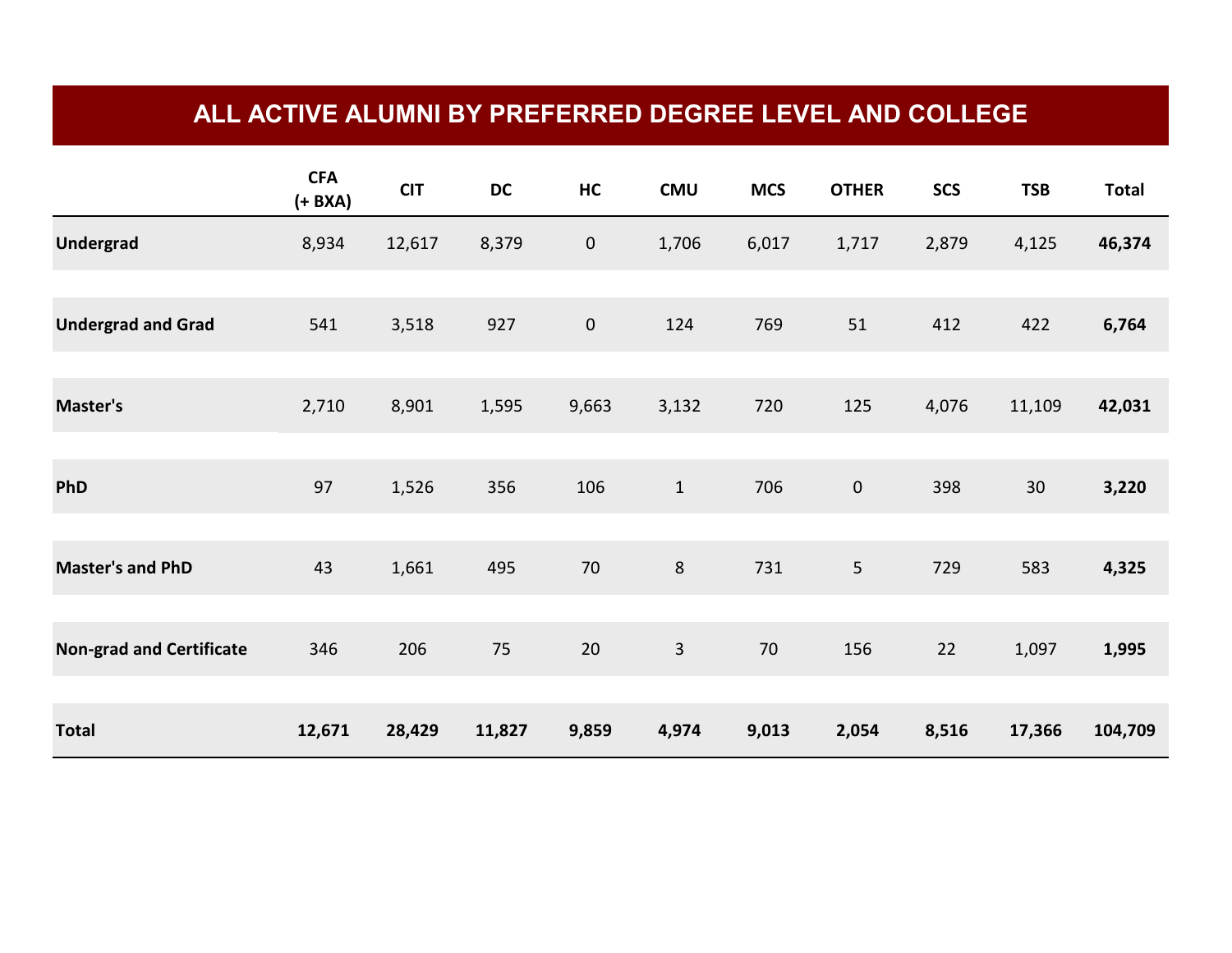#### **ALL ACTIVE ALUMNI BY PREFERRED CLASS YEAR AND COLLEGE**

|                 | <b>CFA</b><br>$(+ BXA)$ | <b>CIT</b>     | DC                  | HC          | <b>CMU</b>  | <b>MCS</b>  | <b>OTHER</b> | <b>SCS</b>          | <b>TSB</b> | <b>Total</b> |
|-----------------|-------------------------|----------------|---------------------|-------------|-------------|-------------|--------------|---------------------|------------|--------------|
| 1930-1939       | 5                       | 5 <sub>1</sub> | $\mathbf 0$         | $\mathbf 0$ | $\mathbf 0$ | $\pmb{0}$   | 6            | $\mathbf 0$         | $\pmb{0}$  | 16           |
| 1940-1949       | 122                     | 270            | $\mathbf 0$         | $\mathbf 0$ | $\pmb{0}$   | 34          | 208          | $\mathsf{O}\xspace$ | $\pmb{0}$  | 634          |
| 1950-1959       | 379                     | 883            | $\mathbf 0$         | $\mathbf 0$ | $\mathbf 0$ | 207         | 681          | $\mathbf 0$         | 142        | 2,292        |
| 1960-1969       | 1,017                   | 1,969          | 148                 | $\mathbf 0$ | $\mathbf 0$ | 818         | 925          | $\mathbf 0$         | 557        | 5,434        |
| 1970-1979       | 1,745                   | 2,610          | 1,304               | 152         | $\pmb{0}$   | 1,302       | 124          | $\overline{2}$      | 1,164      | 8,403        |
| 1980-1989       | 2,041                   | 3,908          | 1,683               | 870         | $\mathbf 0$ | 1,833       | 89           | 29                  | 2,136      | 12,589       |
| 1990-1999       | 2,159                   | 4,047          | 2,434               | 1,782       | 58          | 1,324       | $\mathbf 0$  | 1,106               | 3,959      | 16,869       |
| 2000-2009       | 2,518                   | 5,157          | 3,049               | 2,054       | 2,596       | 1,500       | $\mathbf 0$  | 2,690               | 5,068      | 24,632       |
| 2010-2019       | 2,685                   | 9,580          | 3,209               | 5,001       | 2,319       | 1,995       | $\mathbf 0$  | 4,689               | 4,340      | 33,818       |
| <b>Honorary</b> | $\pmb{0}$               | $\mathbf 0$    | $\mathsf{O}\xspace$ | $\mathbf 0$ | $\mathbf 1$ | $\mathbf 0$ | 21           | $\pmb{0}$           | $\pmb{0}$  | 22           |
| <b>Total</b>    | 12,671                  | 28,429         | 11,827              | 9,859       | 4,974       | 9,013       | 2,054        | 8,516               | 17,366     | 104,709      |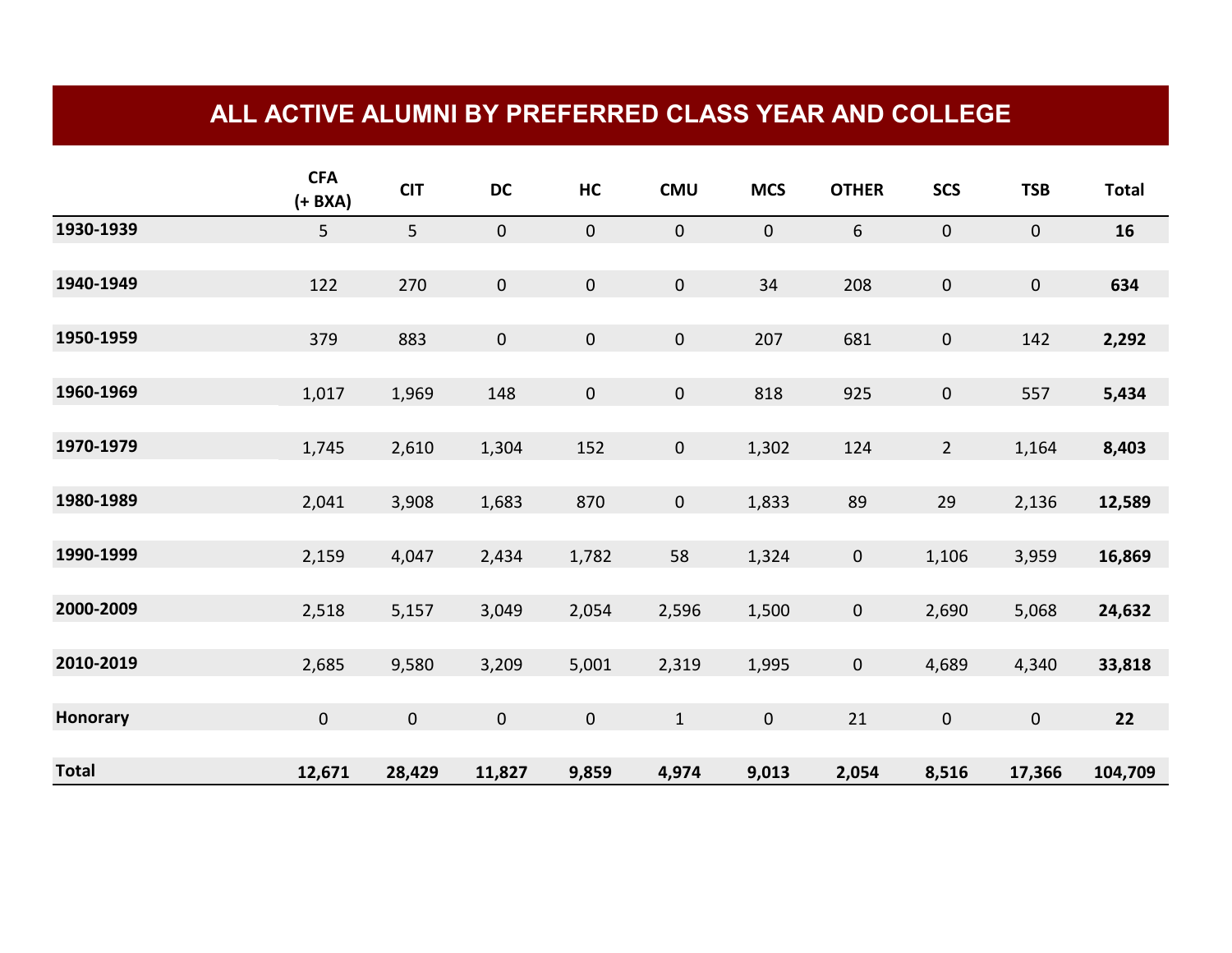|                             | Pittsburgh Area Total Space in Square Footage by Division and Use Category |                                 |                                    |                         |                                         |                                         |                                     |                                         |                |              |  |  |
|-----------------------------|----------------------------------------------------------------------------|---------------------------------|------------------------------------|-------------------------|-----------------------------------------|-----------------------------------------|-------------------------------------|-----------------------------------------|----------------|--------------|--|--|
|                             | Classroom<br><b>Facilities</b>                                             | Laboratory<br><b>Facilities</b> | <b>Office</b><br><b>Facilities</b> | <b>Study Facilities</b> | <b>Special Use</b><br><b>Facilities</b> | <b>General Use</b><br><b>Facilities</b> | <b>Support</b><br><b>Facilities</b> | <b>Residential</b><br><b>Facilities</b> | Other          | <b>Total</b> |  |  |
| <b>President</b>            | $\overline{0}$                                                             | $\overline{0}$                  | 13,406                             | $\overline{0}$          | $\mathbf 0$                             | 186                                     | 79                                  | $\overline{0}$                          | $\mathbf{0}$   | 13,671       |  |  |
| <b>Provost</b>              | 73,195                                                                     | 19,972                          | 59,587                             | 17,564                  | 231                                     | 7,338                                   | 5,064                               | $\mathbf{0}$                            | $\mathbf{0}$   | 182,951      |  |  |
| <b>CFA</b>                  | 52,280                                                                     | 115,935                         | 43,726                             | 1,882                   | 539                                     | 43,806                                  | 32,462                              | $\mathbf{0}$                            | 2,169          | 292,800      |  |  |
| <b>CIT</b>                  | 5,565                                                                      | 165,147                         | 223,841                            | 6,703                   | 450                                     | 23,601                                  | 8,376                               | $\mathbf{0}$                            | 12,349         | 446,032      |  |  |
| <b>DC</b>                   | 7,378                                                                      | 24,381                          | 118,962                            | 1,927                   | 66                                      | 9,649                                   | 1,100                               | 948                                     | 127            | 164,539      |  |  |
| HC                          | 35,626                                                                     | $\mathsf{O}\xspace$             | 47,581                             | 213                     | $\mathbf 0$                             | 14,882                                  | 989                                 | $\overline{0}$                          | $\mathbf 0$    | 99,290       |  |  |
| <b>MCS</b>                  | 4,988                                                                      | 175,327                         | 110,866                            | 2,023                   | 867                                     | 12,675                                  | 11,343                              | $\mathbf{0}$                            | 344            | 318,435      |  |  |
| <b>SCS</b>                  | 13,650                                                                     | 123,375                         | 190,824                            | 2,458                   | $\mathsf{O}\xspace$                     | 15,060                                  | 47,644                              | $\mathbf 0$                             | $\mathbf 0$    | 393,011      |  |  |
| <b>TSB</b>                  | 17,765                                                                     | 855                             | 50,515                             | 1,855                   | 1,146                                   | 15,397                                  | 5,854                               | $\overline{0}$                          | $\mathbf{0}$   | 93,387       |  |  |
| <b>ETC</b>                  | 2,958                                                                      | 13,905                          | 7,992                              | 187                     | $\overline{0}$                          | 2,195                                   | 4,441                               | $\overline{0}$                          | $\overline{0}$ | 31,677       |  |  |
| <b>University Libraries</b> | 1,095                                                                      | 116                             | 11,542                             | 66,059                  | $\mathbf 0$                             | 3,041                                   | 25,084                              | $\mathbf{0}$                            | $\mathbf{0}$   | 106,936      |  |  |
| <b>VP Finance</b>           | 0                                                                          | $\pmb{0}$                       | 24,080                             | $\mathbf 0$             | $\pmb{0}$                               | $\pmb{0}$                               | 786                                 | $\mathbf 0$                             | $\pmb{0}$      | 24,866       |  |  |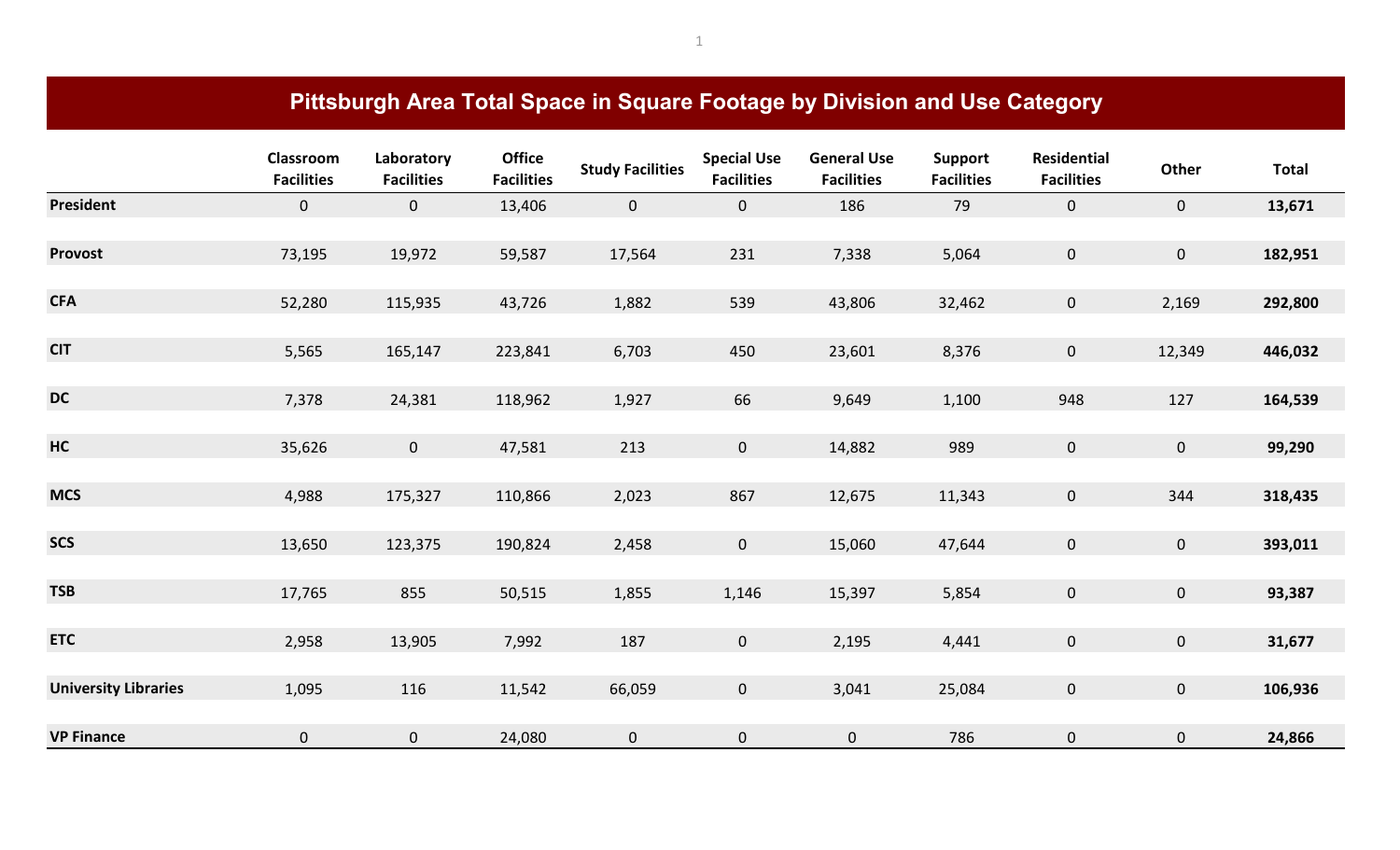| <b>VP General Counsel</b>        | $\mathbf{0}$   | $\mathbf{0}$        | 3,761     | $\mathbf{0}$ | $\pmb{0}$   | $\pmb{0}$   | 304            | $\overline{0}$ | $\mathbf 0$  | 4,065       |
|----------------------------------|----------------|---------------------|-----------|--------------|-------------|-------------|----------------|----------------|--------------|-------------|
|                                  |                |                     |           |              |             |             |                |                |              |             |
| <b>VP Mar Comm</b>               | $\overline{0}$ | 685                 | 18,816    | 198          | 670         | 2,540       | 765            | $\overline{0}$ | $\mathbf 0$  | 23,674      |
|                                  |                |                     |           |              |             |             |                |                |              |             |
| <b>VP Operations</b>             | 22             | 900                 | 111,691   | 6,731        | 752         | 35,056      | 84,322         | 249            | 5,915        | 245,639     |
|                                  |                |                     |           |              |             |             |                |                |              |             |
| <b>VP Research</b>               | $\mathbf{0}$   | $\mathbf 0$         | $\pmb{0}$ | $\mathbf{0}$ | $\mathbf 0$ | $\mathbf 0$ | $\overline{0}$ | $\mathbf{0}$   | $\mathbf{0}$ | $\mathbf 0$ |
|                                  |                |                     |           |              |             |             |                |                |              |             |
| <b>VP Student Affairs</b>        | $\mathbf{0}$   | $\mathbf 0$         | 58,743    | 3,424        | 122,463     | 110,131     | 17,685         | 811,602        | 8,778        | 1,132,826   |
|                                  |                |                     |           |              |             |             |                |                |              |             |
| <b>VP University Advancement</b> | $\overline{0}$ | $\mathbf{0}$        | 24,823    | $\mathbf{0}$ | $\mathbf 0$ | 1,381       | 961            | $\overline{0}$ | $\mathbf 0$  | 27,164      |
|                                  |                |                     |           |              |             |             |                |                |              |             |
| <b>SEI</b>                       | 1,108          | 2,576               | 213,844   | 737          | $\mathbf 0$ | 12,773      | 16,002         | $\mathbf{0}$   | $\mathbf 0$  | 247,040     |
|                                  |                |                     |           |              |             |             |                |                |              |             |
| <b>University Controlled</b>     | $\overline{0}$ | 17,966              | 38,779    | 187          | 9,337       | 2,682       | 93             | 12,921         | 8,053        | 90,018      |
|                                  |                |                     |           |              |             |             |                |                |              |             |
| <b>Building Support</b>          | $\mathbf{0}$   | $\mathsf{O}\xspace$ | $\pmb{0}$ | $\mathbf{0}$ | $\mathbf 0$ | $\pmb{0}$   | $\mathbf 0$    | $\overline{0}$ | 1,417,405    | 1,417,405   |
|                                  |                |                     |           |              |             |             |                |                |              |             |
| <b>Inter-college Programs</b>    | $\overline{0}$ | $\mathbf{0}$        | $\pmb{0}$ | $\mathbf{0}$ | $\mathbf 0$ | $\mathbf 0$ | $\mathbf 0$    | $\overline{0}$ | $\mathbf 0$  | $\mathbf 0$ |
|                                  |                |                     |           |              |             |             |                |                |              |             |
| <b>VP Information Technology</b> | $\overline{0}$ | $\mathbf{0}$        | $\pmb{0}$ | $\mathbf{0}$ | $\mathbf 0$ | $\pmb{0}$   | $\mathbf 0$    | $\overline{0}$ | $\pmb{0}$    | $\pmb{0}$   |
|                                  |                |                     |           |              |             |             |                |                |              |             |
| <b>Total</b>                     | 215,630        | 661,140             | 1,373,378 | 112,150      | 136,521     | 312,393     | 263,356        | 825,720        | 1,455,140    | 5,355,428   |

\*Square footage as of June 30, 2018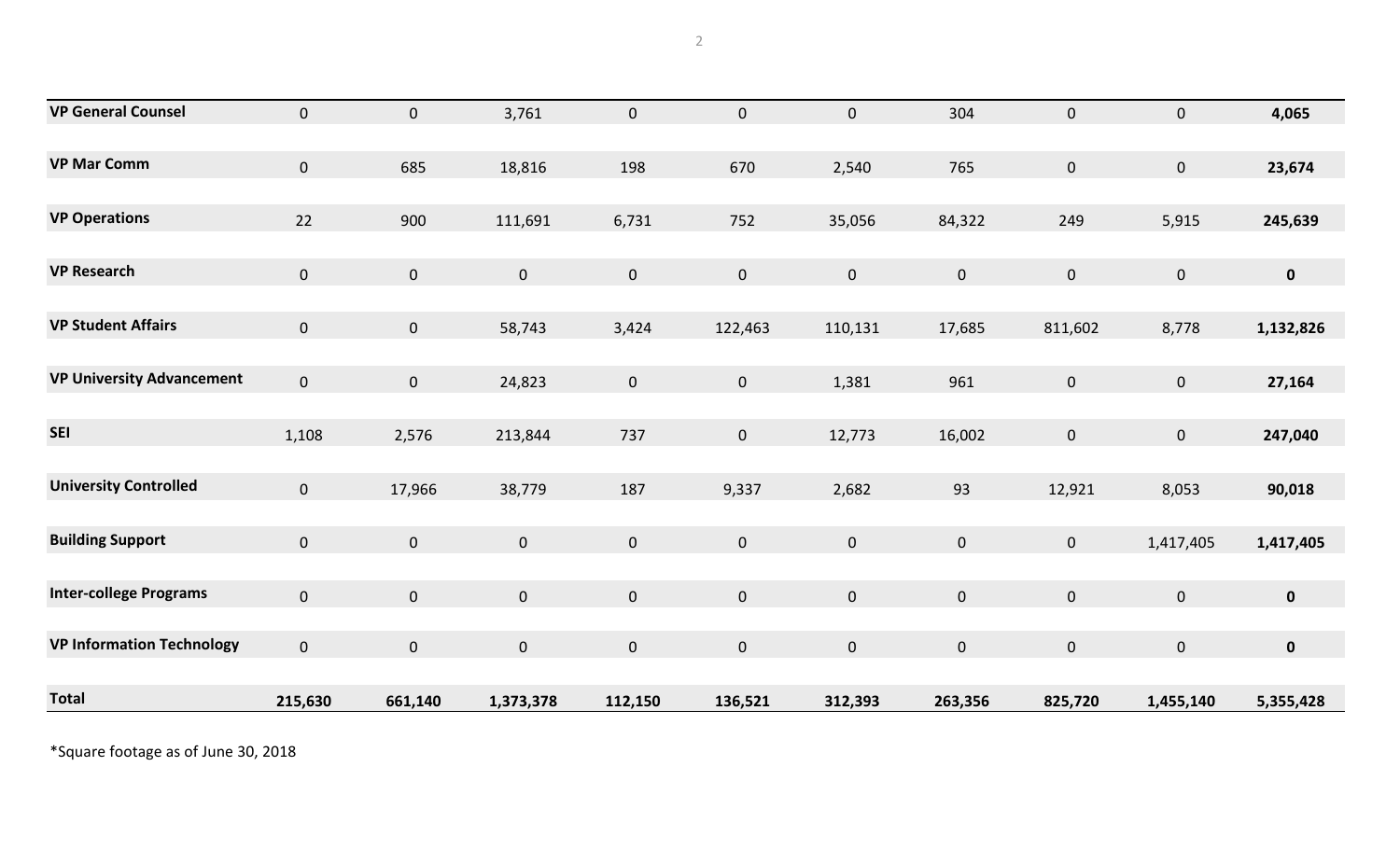# **Pittsburgh Area Total University Owned Space in Square Footage by Division and Use Category**

|                             | Classroom<br><b>Facilities</b> | Laboratory<br><b>Facilities</b> | <b>Office</b><br><b>Facilities</b> | <b>Study Facilities</b> | <b>Special Use</b><br><b>Facilities</b> | <b>General Use</b><br><b>Facilities</b> | Support<br><b>Facilities</b> | <b>Residential</b><br><b>Facilities</b> | Other          | <b>Total</b> |
|-----------------------------|--------------------------------|---------------------------------|------------------------------------|-------------------------|-----------------------------------------|-----------------------------------------|------------------------------|-----------------------------------------|----------------|--------------|
| <b>President</b>            | $\overline{0}$                 | $\mathbf{0}$                    | 10,357                             | $\overline{0}$          | $\overline{0}$                          | 186                                     | 79                           | $\mathbf{0}$                            | $\overline{0}$ | 10,622       |
|                             |                                |                                 |                                    |                         |                                         |                                         |                              |                                         |                |              |
| Provost                     | 73,195                         | 19,972                          | 48,877                             | 17,564                  | 231                                     | 7,338                                   | 1,064                        | $\mathbf{0}$                            | $\mathbf{0}$   | 168,242      |
|                             |                                |                                 |                                    |                         |                                         |                                         |                              |                                         |                |              |
| <b>CFA</b>                  | 32,931                         | 115,935                         | 43,726                             | 1,882                   | 539                                     | 42,356                                  | 13,076                       | $\mathbf{0}$                            | 2,169          | 252,615      |
|                             |                                |                                 |                                    |                         |                                         |                                         |                              |                                         |                |              |
| <b>CIT</b>                  | 1,106                          | 162,741                         | 198,221                            | 6,703                   | 450                                     | 21,949                                  | 8,089                        | $\mathbf{0}$                            | 12,019         | 411,276      |
|                             |                                |                                 |                                    |                         |                                         |                                         |                              |                                         |                |              |
| <b>DC</b>                   | 7,378                          | 23,676                          | 118,726                            | 1,927                   | 66                                      | 9,649                                   | 1,100                        | $\mathbf{0}$                            | 127            | 162,651      |
|                             |                                |                                 |                                    |                         |                                         |                                         |                              |                                         |                |              |
| <b>HC</b>                   | 16,093                         | $\mathbf{0}$                    | 43,903                             | 213                     | $\overline{0}$                          | 11,657                                  | 960                          | $\overline{0}$                          | $\overline{0}$ | 72,825       |
|                             |                                |                                 |                                    |                         |                                         |                                         |                              |                                         |                |              |
| <b>MCS</b>                  | 4,988                          | 168,073                         | 110,866                            | 2,023                   | 867                                     | 12,675                                  | 11,343                       | $\overline{0}$                          | 344            | 311,181      |
|                             |                                |                                 |                                    |                         |                                         |                                         |                              |                                         |                |              |
| <b>SCS</b>                  | 13,650                         | 76,188                          | 164,628                            | 2,458                   | $\overline{0}$                          | 13,335                                  | 19,482                       | $\overline{0}$                          | $\overline{0}$ | 289,742      |
|                             |                                |                                 |                                    |                         |                                         |                                         |                              |                                         |                |              |
| <b>TSB</b>                  | 15,385                         | 855                             | 47,408                             | 1,855                   | 1,146                                   | 12,164                                  | 1,054                        | $\overline{0}$                          | $\overline{0}$ | 79,868       |
|                             |                                |                                 |                                    |                         |                                         |                                         |                              |                                         |                |              |
| <b>ETC</b>                  | 2,958                          | 13,905                          | 7,992                              | 187                     | $\overline{0}$                          | 2,195                                   | 4,441                        | $\overline{0}$                          | $\overline{0}$ | 31,677       |
|                             |                                |                                 |                                    |                         |                                         |                                         |                              |                                         |                |              |
| <b>University Libraries</b> | 1,095                          | 116                             | 11,542                             | 66,059                  | $\overline{0}$                          | 3,041                                   | 25,084                       | $\overline{0}$                          | $\mathbf{0}$   | 106,936      |
| <b>VP Finance</b>           | $\mathbf 0$                    |                                 |                                    |                         |                                         |                                         |                              |                                         |                |              |
|                             |                                | $\mathbf{0}$                    | 24,080                             | $\mathbf 0$             | $\mathbf 0$                             | $\mathbf{0}$                            | 786                          | $\mathbf 0$                             | $\mathbf{0}$   | 24,866       |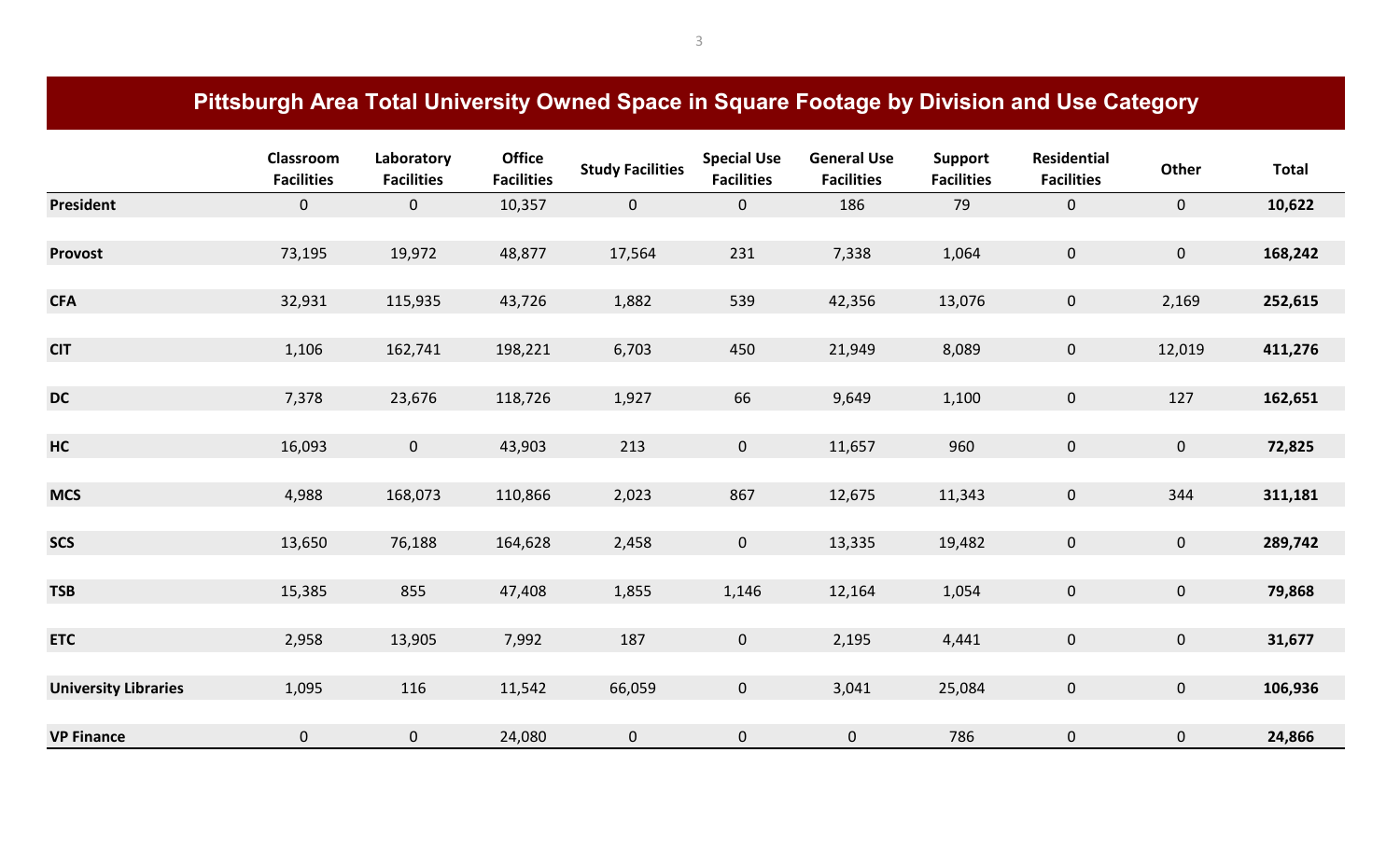| <b>VP General Counsel</b>        | $\mathbf{0}$   | $\mathbf{0}$ | 2,309       | $\mathbf 0$ | $\mathbf 0$  | $\mathbf 0$ | 304         | $\mathbf 0$    | $\overline{0}$ | 2,613       |
|----------------------------------|----------------|--------------|-------------|-------------|--------------|-------------|-------------|----------------|----------------|-------------|
|                                  |                |              |             |             |              |             |             |                |                |             |
| <b>VP Mar Comm</b>               | $\mathbf{0}$   | 685          | 9,587       | 198         | 670          | 2,540       | 765         | $\overline{0}$ | $\mathbf{0}$   | 14,445      |
|                                  |                |              |             |             |              |             |             |                |                |             |
| <b>VP Operations</b>             | 22             | 900          | 93,375      | 6,731       | 752          | 34,857      | 83,594      | 249            | 5,915          | 226,396     |
|                                  |                |              |             |             |              |             |             |                |                |             |
| <b>VP Research</b>               | $\overline{0}$ | $\mathbf 0$  | $\mathbf 0$ | $\mathbf 0$ | $\mathbf 0$  | $\mathbf 0$ | $\mathbf 0$ | $\overline{0}$ | $\mathbf{0}$   | $\mathbf 0$ |
|                                  |                |              |             |             |              |             |             |                |                |             |
| <b>VP Student Affairs</b>        | $\overline{0}$ | $\mathbf 0$  | 58,424      | 3,424       | 122,463      | 110,131     | 15,810      | 682,069        | 8,113          | 1,000,435   |
|                                  |                |              |             |             |              |             |             |                |                |             |
| <b>VP University Advancement</b> | $\overline{0}$ | $\mathbf{0}$ | 8,899       | $\pmb{0}$   | $\mathbf 0$  | 1,035       | 853         | $\mathbf 0$    | $\mathbf{0}$   | 10,788      |
|                                  |                |              |             |             |              |             |             |                |                |             |
| <b>SEI</b>                       | $\mathbf{0}$   | 2,225        | 109,685     | 737         | $\mathbf{0}$ | 11,017      | 11,106      | $\mathbf 0$    | $\overline{0}$ | 134,770     |
|                                  |                |              |             |             |              |             |             |                |                |             |
| <b>University Controlled</b>     | $\mathbf{0}$   | 12,716       | 34,841      | 187         | 9,337        | 2,682       | 93          | 12,921         | 8,053          | 80,830      |
|                                  |                |              |             |             |              |             |             |                |                |             |
| <b>Building Support</b>          | $\overline{0}$ | $\mathbf 0$  | $\mathbf 0$ | $\pmb{0}$   | $\mathbf 0$  | $\mathbf 0$ | $\mathbf 0$ | $\overline{0}$ | 1,391,265      | 1,391,265   |
|                                  |                |              |             |             |              |             |             |                |                |             |
| <b>Total</b>                     | 168,800        | 597,987      | 1,147,447   | 112,150     | 136,521      | 298,808     | 199,084     | 695,239        | 1,428,005      | 4,784,041   |

\*Square footage as of June 30, 2018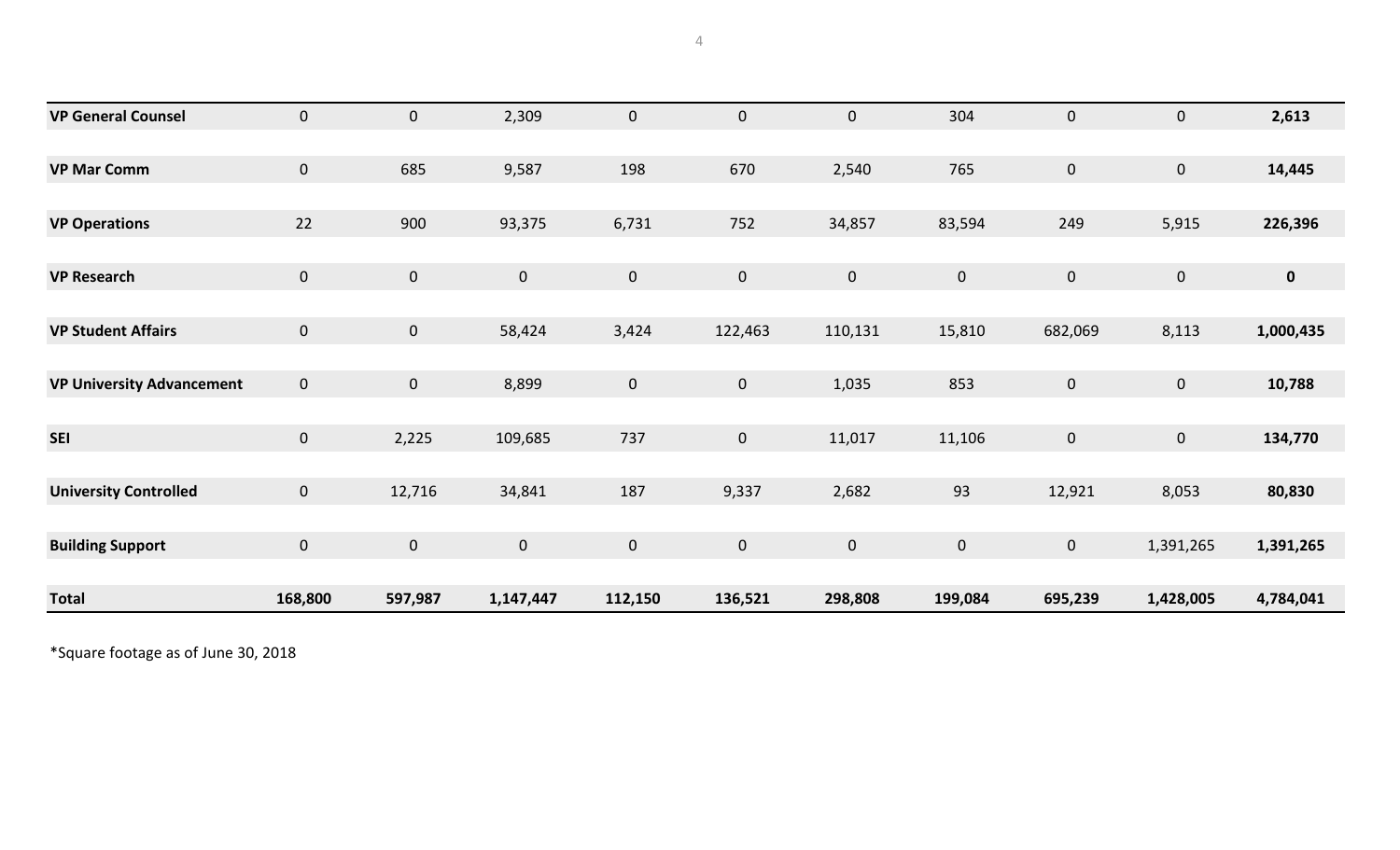## **Pittsburgh Area Total Leased Space in Square Footage by Division and Use Category**

|                             | Classroom<br><b>Facilities</b> | Laboratory<br><b>Facilities</b> | <b>Office</b><br><b>Facilities</b> | <b>Study Facilities</b> | <b>Special Use</b><br><b>Facilities</b> | <b>General Use</b><br><b>Facilities</b> | <b>Support</b><br><b>Facilities</b> | Residential<br><b>Facilities</b> | Other          | <b>Total</b> |
|-----------------------------|--------------------------------|---------------------------------|------------------------------------|-------------------------|-----------------------------------------|-----------------------------------------|-------------------------------------|----------------------------------|----------------|--------------|
| President                   | $\mathbf 0$                    | $\mathbf{0}$                    | 3,049                              | $\overline{0}$          | $\mathbf{0}$                            | $\overline{0}$                          | $\mathbf{0}$                        | $\overline{0}$                   | $\mathbf{0}$   | 3,049        |
|                             |                                |                                 |                                    |                         |                                         |                                         |                                     |                                  |                |              |
| Provost                     | $\mathbf{0}$                   | $\mathbf{0}$                    | 10,710                             | $\overline{0}$          | $\overline{0}$                          | $\mathbf{0}$                            | 4,000                               | $\mathbf{0}$                     | $\overline{0}$ | 14,710       |
|                             |                                |                                 |                                    |                         |                                         |                                         |                                     |                                  |                |              |
| <b>CFA</b>                  | 19,349                         | $\mathbf 0$                     | $\mathsf{O}\xspace$                | $\overline{0}$          | $\overline{0}$                          | 1,450                                   | 19,386                              | $\mathbf{0}$                     | $\overline{0}$ | 40,185       |
|                             |                                |                                 |                                    |                         |                                         |                                         |                                     |                                  |                |              |
| <b>CIT</b>                  | 4,460                          | 2,406                           | 25,620                             | $\overline{0}$          | $\mathbf{0}$                            | 1,652                                   | 288                                 | $\mathbf{0}$                     | 330            | 34,755       |
|                             |                                |                                 |                                    |                         |                                         |                                         |                                     |                                  |                |              |
| <b>DC</b>                   | $\mathbf{0}$                   | 704                             | 236                                | $\overline{0}$          | $\mathbf{0}$                            | $\mathbf{0}$                            | $\mathbf 0$                         | 948                              | $\overline{0}$ | 1,888        |
|                             |                                |                                 |                                    |                         |                                         |                                         |                                     |                                  |                |              |
| <b>HC</b>                   | 19,533                         | $\mathbf{0}$                    | 3,678                              | $\overline{0}$          | $\overline{0}$                          | 3,225                                   | 29                                  | $\mathbf{0}$                     | $\overline{0}$ | 26,465       |
| <b>MCS</b>                  | $\overline{0}$                 | 7,254                           | $\mathbf 0$                        | $\overline{0}$          | $\mathbf{0}$                            | $\mathbf 0$                             | $\mathsf{O}\xspace$                 | $\mathbf{0}$                     | $\overline{0}$ | 7,254        |
|                             |                                |                                 |                                    |                         |                                         |                                         |                                     |                                  |                |              |
| <b>SCS</b>                  | $\mathbf{0}$                   | 47,187                          | 26,196                             | $\overline{0}$          | $\overline{0}$                          | 1,725                                   | 28,162                              | $\overline{0}$                   | $\mathbf{0}$   | 103,270      |
|                             |                                |                                 |                                    |                         |                                         |                                         |                                     |                                  |                |              |
| <b>TSB</b>                  | 2,380                          | $\mathbf{0}$                    | 3,107                              | $\overline{0}$          | $\overline{0}$                          | 3,233                                   | 4,800                               | $\overline{0}$                   | $\mathbf{0}$   | 13,520       |
|                             |                                |                                 |                                    |                         |                                         |                                         |                                     |                                  |                |              |
| <b>ETC</b>                  | $\overline{0}$                 | $\mathbf{0}$                    | $\mathbf 0$                        | $\overline{0}$          | $\mathbf{0}$                            | $\mathbf 0$                             | $\mathbf 0$                         | $\mathbf{0}$                     | $\overline{0}$ | $\mathbf 0$  |
|                             |                                |                                 |                                    |                         |                                         |                                         |                                     |                                  |                |              |
| <b>University Libraries</b> | $\mathbf{0}$                   | $\mathbf{0}$                    | $\mathbf 0$                        | $\overline{0}$          | $\overline{0}$                          | $\mathbf 0$                             | $\mathbf 0$                         | $\mathbf{0}$                     | $\overline{0}$ | $\mathbf 0$  |
|                             |                                |                                 |                                    |                         |                                         |                                         |                                     |                                  |                |              |
| <b>VP Finance</b>           | $\mathbf 0$                    | $\mathbf 0$                     | $\pmb{0}$                          | $\mathbf 0$             | 0                                       | $\pmb{0}$                               | $\mathbf 0$                         | $\pmb{0}$                        | $\mathbf 0$    | $\pmb{0}$    |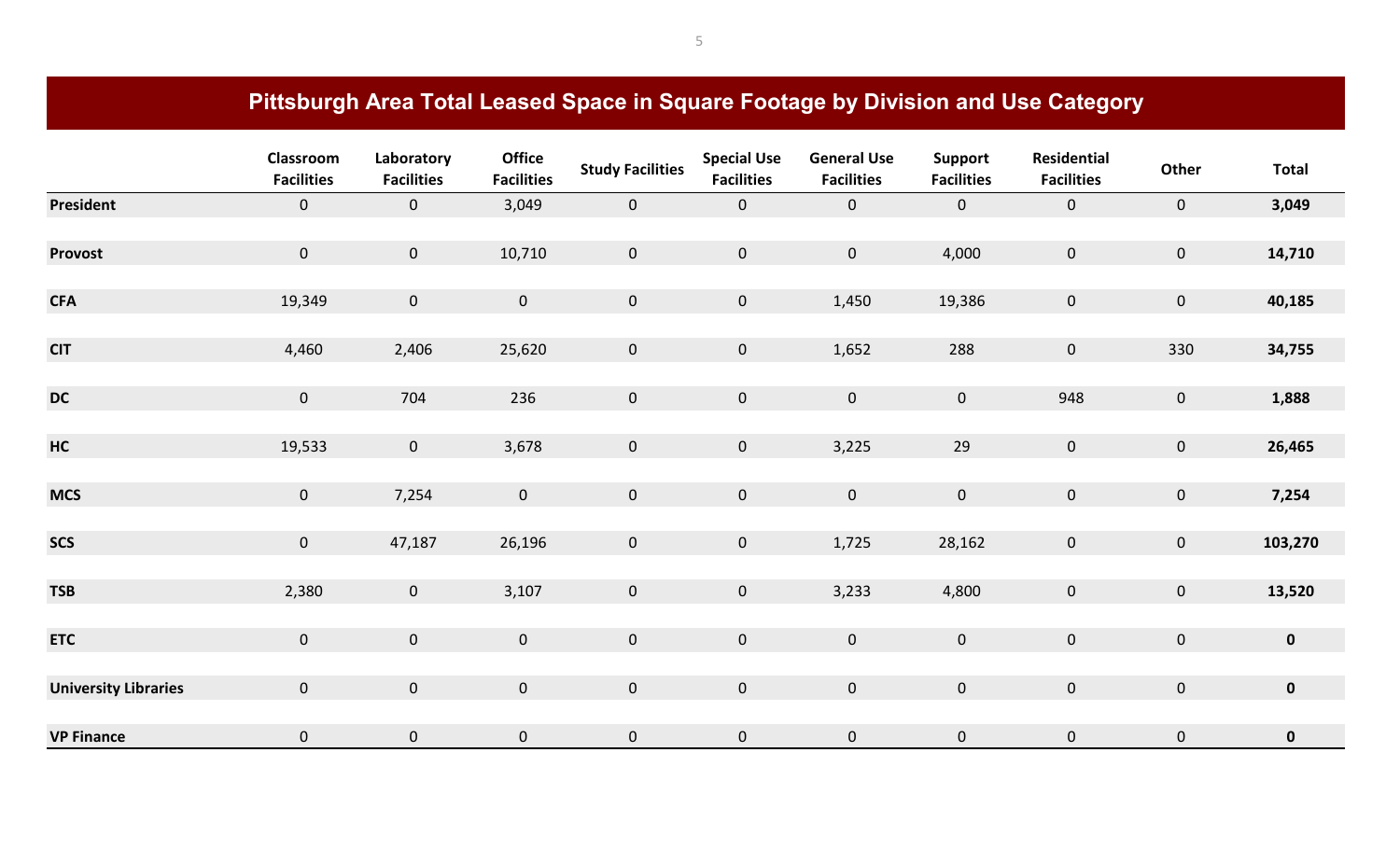| <b>VP General Counsel</b>        | $\overline{0}$ | $\mathbf 0$    | 1,453       | $\pmb{0}$   | $\mathbf 0$    | $\mathbf 0$    | $\pmb{0}$   | $\pmb{0}$        | $\mathbf 0$    | 1,453       |
|----------------------------------|----------------|----------------|-------------|-------------|----------------|----------------|-------------|------------------|----------------|-------------|
|                                  |                |                |             |             |                |                |             |                  |                |             |
| <b>VP Mar Comm</b>               | $\overline{0}$ | $\overline{0}$ | 9,230       | $\mathbf 0$ | $\overline{0}$ | $\overline{0}$ | $\mathbf 0$ | $\mathbf 0$      | $\mathbf{0}$   | 9,230       |
|                                  |                |                |             |             |                |                |             |                  |                |             |
| <b>VP Operations</b>             | $\overline{0}$ | $\mathbf{0}$   | 18,315      | $\mathbf 0$ | $\mathbf{0}$   | 199            | 728         | $\mathbf 0$      | $\mathbf{0}$   | 19,243      |
|                                  |                |                |             |             |                |                |             |                  |                |             |
| <b>VP Research</b>               | $\overline{0}$ | $\overline{0}$ | $\mathbf 0$ | $\pmb{0}$   | $\mathbf 0$    | $\mathbf 0$    | $\mathbf 0$ | $\mathbf 0$      | $\overline{0}$ | $\mathbf 0$ |
|                                  |                |                |             |             |                |                |             |                  |                |             |
| <b>VP Student Affairs</b>        | $\mathbf{0}$   | $\mathbf{0}$   | 319         | $\pmb{0}$   | $\mathbf{0}$   | $\overline{0}$ | 1,875       | 129,533          | 665            | 132,391     |
|                                  |                |                |             |             |                |                |             |                  |                |             |
| <b>VP University Advancement</b> | $\overline{0}$ | $\mathbf{0}$   | 15,923      | $\pmb{0}$   | $\mathbf 0$    | 345            | 107         | $\mathbf 0$      | $\overline{0}$ | 16,376      |
|                                  |                |                |             |             |                |                |             |                  |                |             |
| <b>SEI</b>                       | 1,108          | 351            | 104,159     | $\pmb{0}$   | $\overline{0}$ | 1,755          | 4,897       | $\pmb{0}$        | $\mathbf 0$    | 112,270     |
|                                  |                |                |             |             |                |                |             |                  |                |             |
| <b>University Controlled</b>     | $\mathbf{0}$   | 5,250          | 3,938       | $\pmb{0}$   | $\mathbf 0$    | $\mathbf 0$    | $\pmb{0}$   | $\boldsymbol{0}$ | $\overline{0}$ | 9,188       |
|                                  |                |                |             |             |                |                |             |                  |                |             |
| <b>Building Support</b>          | $\overline{0}$ | $\overline{0}$ | $\mathbf 0$ | $\pmb{0}$   | $\overline{0}$ | $\overline{0}$ | $\mathbf 0$ | $\mathbf 0$      | 26,140         | 26,140      |
|                                  |                |                |             |             |                |                |             |                  |                |             |
| <b>Total</b>                     | 46,830         | 63,152         | 225,931     | $\mathbf 0$ | $\mathbf 0$    | 13,585         | 64,272      | 130,481          | 27,135         | 571,387     |

\*Square footage as of June 30, 2018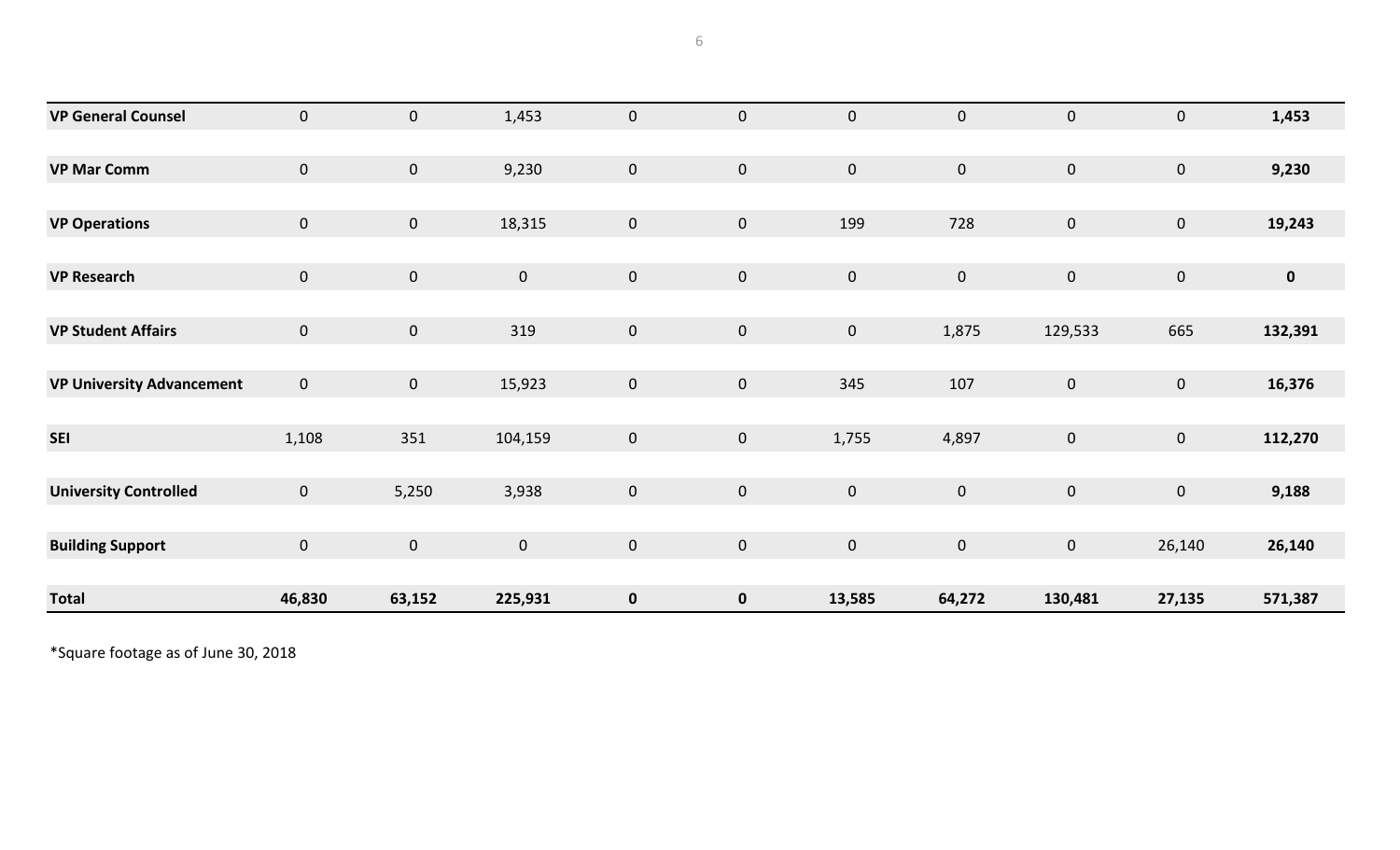|                       | Instruction<br>and Depart<br>Research | Organized<br>Research | Other<br>Institutional<br><b>Activity</b> | Other<br>Sponsored<br><b>Projects</b> | <b>Operations</b><br>and Maint<br>Plant | General<br>Admin | <b>Depart</b><br>Admin | Sponsored<br>Projects<br>Admin | Library        | <b>Student</b><br><b>Services</b> | Outside<br><b>Agencies</b> | <b>Auxiliary</b><br><b>Services</b> | <b>Unassigned</b> | Non-<br><b>Assignable</b> | <b>Total</b> |
|-----------------------|---------------------------------------|-----------------------|-------------------------------------------|---------------------------------------|-----------------------------------------|------------------|------------------------|--------------------------------|----------------|-----------------------------------|----------------------------|-------------------------------------|-------------------|---------------------------|--------------|
| <b>President</b>      | $\mathbf{0}$                          | $\mathbf{0}$          | 354                                       | $\mathbf{0}$                          | $\mathbf 0$                             | 13,101           | 216                    | $\mathbf 0$                    | $\mathbf{0}$   | $\mathbf{0}$                      | $\mathbf 0$                | $\mathbf 0$                         | $\mathbf{0}$      | $\overline{0}$            | 13,671       |
| <b>Provost</b>        | 74,260                                | $\overline{0}$        | 40,249                                    | 2,671                                 | $\mathbf 0$                             | 5,321            | 2,815                  | 5,290                          | 22,697         | 28,371                            | $\overline{0}$             | 1,144                               | 133               | $\overline{0}$            | 182,951      |
| <b>CFA</b>            | 256,848                               | 4,232                 | 8,563                                     | 1,520                                 | $\mathbf 0$                             | 1,547            | 17,658                 | $\overline{0}$                 | $\overline{0}$ | 1,041                             | $\mathbf 0$                | $\mathbf 0$                         | 1,391             | $\overline{0}$            | 292,800      |
| <b>CIT</b>            | 154,589                               | 190,485               | 7,126                                     | 1,252                                 | 362                                     | 1,236            | 70,133                 | 100                            | $\overline{0}$ | 1,037                             | 969                        | $\mathbf 0$                         | 18,741            | $\overline{0}$            | 446,032      |
| <b>DC</b>             | 95,476                                | 44,893                | 858                                       | 1,086                                 | $\mathbf 0$                             | 438              | 18,312                 | 236                            | $\mathbf 0$    | 1,813                             | $\mathbf 0$                | $\mathbf 0$                         | 1,426             | $\overline{0}$            | 164,539      |
| HC                    | 77,414                                | 628                   | 370                                       | 310                                   | $\mathbf 0$                             | 393              | 13,623                 | $\mathbf 0$                    | $\overline{0}$ | 1,352                             | 4,384                      | $\mathbf 0$                         | 817               | $\overline{0}$            | 99,290       |
| <b>MCS</b>            | 147,803                               | 117,347               | 6,357                                     | 2,562                                 | 166                                     | $\overline{0}$   | 28,762                 | $\mathbf{0}$                   | $\overline{0}$ | 47                                | 694                        | $\mathbf 0$                         | 14,697            | $\overline{0}$            | 318,435      |
| <b>SCS</b>            | 114,439                               | 216,565               | 4,039                                     | 5,815                                 | 186                                     | 154              | 49,765                 | $\mathbf 0$                    | $\overline{0}$ | 293                               | $\mathbf 0$                | $\mathbf 0$                         | 1,616             | 140                       | 393,011      |
| <b>TSB</b>            | 44,623                                | 1,418                 | 3,158                                     | $\mathbf{0}$                          | $\mathbf 0$                             | 8,862            | 19,679                 | 69                             | $\overline{0}$ | 15,394                            | $\mathbf 0$                | $\mathbf 0$                         | 185               | $\overline{0}$            | 93,387       |
| <b>ETC</b>            | 22,300                                | 323                   | $\overline{4}$                            | 709                                   | $\mathbf 0$                             | 4,152            | 3,560                  | $\mathbf 0$                    | $\overline{0}$ | 630                               | $\mathbf 0$                | $\mathbf 0$                         | $\mathbf{0}$      | $\overline{0}$            | 31,677       |
| <b>Univ Libraries</b> | $\overline{0}$                        | $\overline{0}$        | 2,940                                     | $\mathbf{0}$                          | $\mathbf 0$                             | $\overline{0}$   | $\overline{0}$         | $\overline{0}$                 | 97,580         | $\mathbf 0$                       | $\overline{0}$             | 6,416                               | $\mathbf{0}$      | $\overline{0}$            | 106,936      |
| <b>VP Finance</b>     | $\mathbf{0}$                          | $\overline{0}$        | 1,674                                     | $\mathbf{0}$                          | $\mathbf 0$                             | 20,221           | $\mathbf 0$            | 2,971                          | $\overline{0}$ | $\mathbf 0$                       | $\pmb{0}$                  | $\mathbf 0$                         | $\mathbf 0$       | $\pmb{0}$                 | 24,866       |
| <b>VP Gen Counsel</b> | $\overline{0}$                        | $\overline{0}$        | 638                                       | $\mathbf{0}$                          | $\overline{0}$                          | 3,427            | $\overline{0}$         | $\mathbf{0}$                   | $\overline{0}$ | $\overline{0}$                    | $\mathbf{0}$               | $\overline{0}$                      | $\overline{0}$    | $\overline{0}$            | 4,065        |
| <b>VP Mar Comm</b>    | $\overline{0}$                        | $\overline{0}$        | 23,596                                    | $\mathbf{0}$                          | $\pmb{0}$                               | 79               | $\overline{0}$         | $\overline{0}$                 | $\overline{0}$ | $\mathbf{0}$                      | $\overline{0}$             | $\pmb{0}$                           | $\mathbf{0}$      | $\overline{0}$            | 23,674       |
| <b>VP Operations</b>  | 501                                   | 41                    | 23,790                                    | $\mathbf{0}$                          | 100,213                                 | 86,564           | 95                     | $\overline{0}$                 | $\mathbf{0}$   | 1,042                             | $\mathbf{0}$               | 23,505                              | 4,450             | 5,439                     | 245,639      |
| <b>VP Research</b>    | $\overline{0}$                        | $\mathbf{0}$          | $\mathbf{0}$                              | $\mathbf{0}$                          | $\mathbf 0$                             | $\overline{0}$   | $\overline{0}$         | $\mathbf{0}$                   | $\overline{0}$ | $\overline{0}$                    | $\mathbf{0}$               | $\mathbf{0}$                        | $\mathbf{0}$      | $\overline{0}$            | $\mathbf 0$  |

# **Pittsburgh Area Total Space in Square Footage by Division and A21 Utilization**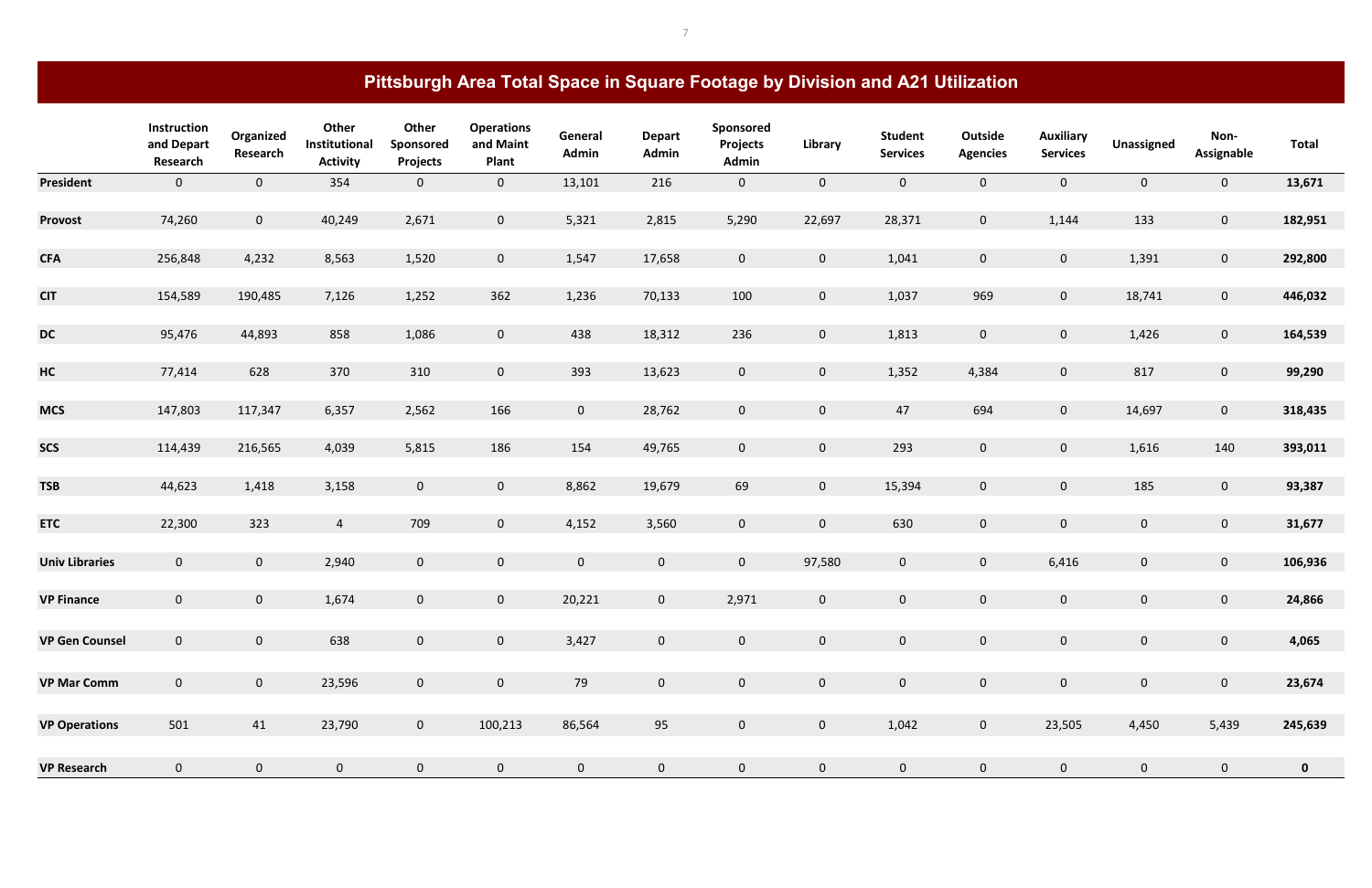| <b>VP Stdnt Affairs</b> | 6,606          | U              | 76,941  | $\mathbf 0$    | $\mathbf 0$  | 7,590       | $\overline{0}$ | $\mathbf{0}$   |             | 139,492     | 0            | 895,445     | 6,361          | $\mathbf{0}$ | 1,132,826 |
|-------------------------|----------------|----------------|---------|----------------|--------------|-------------|----------------|----------------|-------------|-------------|--------------|-------------|----------------|--------------|-----------|
|                         |                |                |         |                |              |             |                |                |             |             |              |             |                |              |           |
| <b>VP Univ Advance</b>  | $\mathbf 0$    | $\overline{0}$ | 25,856  | 0              | $\mathbf{0}$ | 1,308       | $\overline{0}$ | $\overline{0}$ | $\mathbf 0$ | $\mathbf 0$ | $\mathbf{0}$ | $\mathbf 0$ | $\overline{0}$ | 390          | 27,164    |
|                         |                |                |         |                |              |             |                |                |             |             |              |             |                |              |           |
| <b>SEI</b>              | $\overline{0}$ | 242,621        | 4,388   | $\mathbf 0$    | $\mathbf{0}$ | $\mathbf 0$ | 31             | $\mathbf{0}$   | $\mathbf 0$ | $\mathbf 0$ | 0            | $\mathbf 0$ | $\overline{0}$ | $\mathbf{0}$ | 247,040   |
|                         |                |                |         |                |              |             |                |                |             |             |              |             |                |              |           |
| <b>Univ Controlled</b>  | $\mathbf{0}$   | $\overline{0}$ | 18,696  | $\overline{0}$ | 113          | 436         | $\overline{0}$ | $\mathbf{0}$   | $\mathbf 0$ | $\mathbf 0$ | 29,055       | $\mathbf 0$ | 41,719         | $\mathbf{0}$ | 90,018    |
|                         |                |                |         |                |              |             |                |                |             |             |              |             |                |              |           |
| <b>Bldg Support</b>     | 2,420          | 245            | 540     | $\pmb{0}$      | 48           | 277         | 1,371          | $\mathbf{0}$   | $\mathbf 0$ | 1,062       | $\mathbf{0}$ | 339         | 745            | 1,410,358    | 1,417,405 |
|                         |                |                |         |                |              |             |                |                |             |             |              |             |                |              |           |
| <b>Total</b>            | 997,278        | 818,797        | 250,137 | 15,924         | 101,088      | 155,108     | 226,021        | 8,666          | 120,277     | 191,573     | 35,102       | 926,849     | 92,281         | 1,416,327    | 5,355,428 |

\*Square footage as of June 30, 2018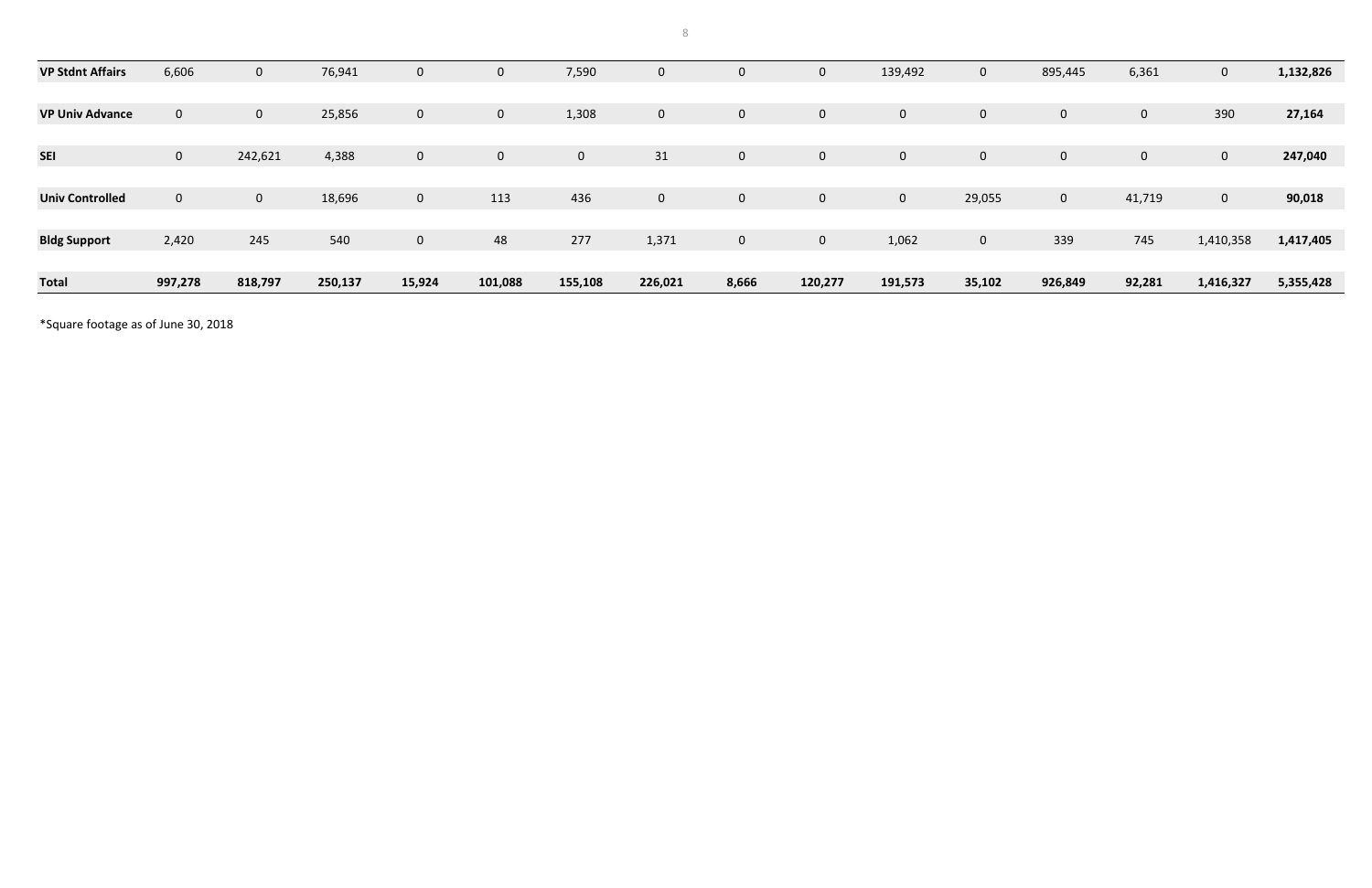|                       | Instruction<br>and Depart<br>Research | Organized<br>Research | Other<br>Institutional<br><b>Activity</b> | Other<br>Sponsored<br><b>Projects</b> | <b>Operations</b><br>and Maint<br>Plant | General<br>Admin | <b>Depart</b><br>Admin | Sponsored<br><b>Projects</b><br>Admin | Library        | <b>Student</b><br><b>Services</b> | <b>Outside</b><br><b>Agencies</b> | <b>Auxiliary</b><br><b>Services</b> | Unassigned     | Non-<br><b>Assignable</b> | <b>Total</b> |
|-----------------------|---------------------------------------|-----------------------|-------------------------------------------|---------------------------------------|-----------------------------------------|------------------|------------------------|---------------------------------------|----------------|-----------------------------------|-----------------------------------|-------------------------------------|----------------|---------------------------|--------------|
| <b>President</b>      | $\mathbf{0}$                          | $\overline{0}$        | 354                                       | $\mathbf{0}$                          | $\mathbf 0$                             | 10,052           | 216                    | $\overline{0}$                        | $\mathbf{0}$   | $\overline{0}$                    | $\mathbf{0}$                      | $\overline{0}$                      | $\mathbf{0}$   | $\mathbf{0}$              | 10,622       |
| <b>Provost</b>        | 74,260                                | $\overline{0}$        | 33,873                                    | $\mathbf{0}$                          | $\mathbf 0$                             | 5,321            | 2,418                  | 25                                    | 22,697         | 28,371                            | $\mathbf{0}$                      | 1,144                               | 133            | $\overline{0}$            | 168,242      |
| <b>CFA</b>            | 216,663                               | 4,232                 | 8,563                                     | 1,520                                 | $\mathbf 0$                             | 1,547            | 17,658                 | $\mathbf 0$                           | $\overline{0}$ | 1,041                             | $\mathbf{0}$                      | $\overline{0}$                      | 1,391          | $\overline{0}$            | 252,615      |
| <b>CIT</b>            | 131,832                               | 184,232               | 7,126                                     | 1,252                                 | 362                                     | 1,221            | 65,176                 | 100                                   | $\overline{0}$ | 1,037                             | 300                               | $\overline{0}$                      | 18,639         | $\mathbf{0}$              | 411,276      |
| <b>DC</b>             | 94,528                                | 43,953                | 858                                       | 1,086                                 | $\mathbf 0$                             | 438              | 18,312                 | 236                                   | $\mathbf{0}$   | 1,813                             | $\mathbf{0}$                      | $\mathbf 0$                         | 1,426          | $\mathbf{0}$              | 162,651      |
| HC                    | 50,948                                | 628                   | 370                                       | 310                                   | $\mathbf 0$                             | 393              | 13,623                 | $\mathbf 0$                           | $\mathbf{0}$   | 1,352                             | 4,384                             | $\mathbf 0$                         | 817            | $\overline{0}$            | 72,825       |
| <b>MCS</b>            | 147,803                               | 110,093               | 6,357                                     | 2,562                                 | 166                                     | $\overline{0}$   | 28,762                 | $\mathbf 0$                           | $\overline{0}$ | 47                                | 694                               | $\mathbf 0$                         | 14,697         | $\overline{0}$            | 311,181      |
| <b>SCS</b>            | 106,115                               | 137,141               | 3,857                                     | 5,815                                 | 161                                     | 154              | 34,450                 | $\mathbf 0$                           | $\overline{0}$ | 293                               | $\overline{0}$                    | $\overline{0}$                      | 1,616          | 140                       | 289,742      |
| <b>TSB</b>            | 37,347                                | 1,418                 | 1,714                                     | $\mathbf{0}$                          | $\mathbf 0$                             | 8,862            | 14,879                 | 69                                    | $\mathbf{0}$   | 15,394                            | $\overline{0}$                    | $\overline{0}$                      | 185            | $\overline{0}$            | 79,868       |
| <b>ETC</b>            | 22,300                                | 323                   | $\overline{4}$                            | 709                                   | $\mathbf 0$                             | 4,152            | 3,560                  | $\mathbf 0$                           | $\mathbf{0}$   | 630                               | $\pmb{0}$                         | $\mathbf 0$                         | $\mathbf{0}$   | $\overline{0}$            | 31,677       |
| <b>Univ Libraries</b> | $\overline{0}$                        | $\overline{0}$        | 2,940                                     | $\mathbf{0}$                          | $\mathbf 0$                             | $\overline{0}$   | $\overline{0}$         | $\overline{0}$                        | 97,580         | $\mathbf 0$                       | $\overline{0}$                    | 6,416                               | $\mathbf{0}$   | $\overline{0}$            | 106,936      |
| <b>VP Finance</b>     | $\mathbf 0$                           | $\mathbf{0}$          | 1,674                                     | $\mathbf 0$                           | $\mathbf 0$                             | 20,221           | $\mathbf 0$            | 2,971                                 | $\mathbf 0$    | $\mathbf 0$                       | $\mathbf 0$                       | $\mathbf 0$                         | $\mathbf 0$    | $\mathbf 0$               | 24,866       |
| <b>VP Gen Counsel</b> | $\overline{0}$                        | $\overline{0}$        | 638                                       | $\mathbf{0}$                          | $\mathbf 0$                             | 1,975            | $\overline{0}$         | $\overline{0}$                        | $\mathbf{0}$   | $\mathbf 0$                       | $\mathbf{0}$                      | $\overline{0}$                      | $\overline{0}$ | $\overline{0}$            | 2,613        |
| <b>VP Mar Comm</b>    | $\overline{0}$                        | $\overline{0}$        | 14,366                                    | $\mathbf{0}$                          | $\pmb{0}$                               | 79               | $\mathbf{0}$           | $\overline{0}$                        | $\overline{0}$ | $\mathbf{0}$                      | $\mathbf{0}$                      | $\mathbf 0$                         | $\mathbf{0}$   | $\overline{0}$            | 14,445       |
| <b>VP Operations</b>  | 381                                   | $\overline{0}$        | 23,790                                    | $\mathbf{0}$                          | 97,123                                  | 70,573           | 95                     | $\mathbf{0}$                          | $\mathbf{0}$   | 1,042                             | $\mathbf{0}$                      | 23,505                              | 4,450          | 5,439                     | 226,396      |
| <b>VP Research</b>    | $\overline{0}$                        | $\mathbf{0}$          | $\mathbf{0}$                              | $\mathbf{0}$                          | $\pmb{0}$                               | $\mathbf 0$      | $\overline{0}$         | $\mathbf 0$                           | $\mathbf{0}$   | $\mathbf 0$                       | $\mathbf{0}$                      | $\mathbf 0$                         | $\mathbf 0$    | $\overline{0}$            | $\mathbf{0}$ |

# **Pittsburgh Area Total University Owned Space in Square Footage by Division and A21 Utilization**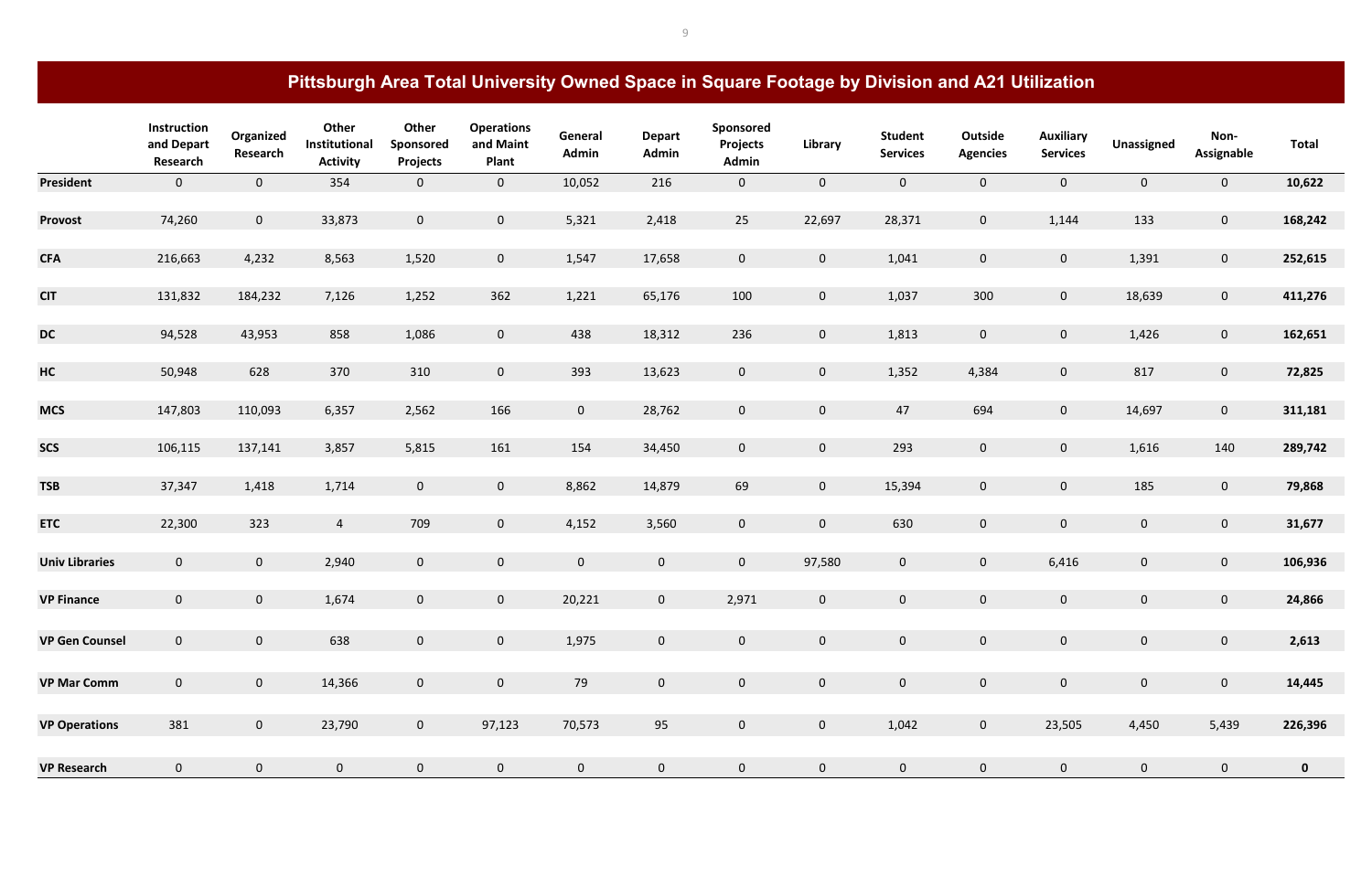10

| <b>VP Stdnt Affairs</b> | 6,606          | $\mathbf{0}$ | 76,941  | 0            | $\mathbf 0$  | 7,590       | $\overline{0}$ | $\mathbf 0$    | $\mathbf{0}$   | 136,634        | $\mathbf{0}$ | 765,912     | 6,361          | 390          | 1,000,435 |
|-------------------------|----------------|--------------|---------|--------------|--------------|-------------|----------------|----------------|----------------|----------------|--------------|-------------|----------------|--------------|-----------|
|                         |                |              |         |              |              |             |                |                |                |                |              |             |                |              |           |
| <b>VP Univ Advance</b>  | $\mathbf 0$    | $\mathbf{0}$ | 10,673  | 0            | $\mathbf{0}$ | 114         | $\overline{0}$ | $\overline{0}$ | $\overline{0}$ | 0              | $\mathbf{0}$ | $\mathbf 0$ | $\overline{0}$ | $\mathbf 0$  | 10,788    |
|                         |                |              |         |              |              |             |                |                |                |                |              |             |                |              |           |
| <b>SEI</b>              | $\overline{0}$ | 130,382      | 4,388   | $\mathbf{0}$ | $\mathbf{0}$ | $\mathbf 0$ | $\overline{0}$ | $\mathbf 0$    | $\mathbf{0}$   | $\mathbf{0}$   | $\mathbf{0}$ | $\mathbf 0$ | $\overline{0}$ | $\mathbf 0$  | 134,770   |
|                         |                |              |         |              |              |             |                |                |                |                |              |             |                |              |           |
| <b>Univ Controlled</b>  | $\mathbf 0$    | $\mathbf{0}$ | 9,508   | $\mathbf 0$  | 113          | 436         | $\overline{0}$ | $\mathbf 0$    | $\mathbf 0$    | $\overline{0}$ | 29,055       | $\mathbf 0$ | 41,719         | $\mathbf{0}$ | 80,830    |
|                         |                |              |         |              |              |             |                |                |                |                |              |             |                |              |           |
| <b>Bldg Support</b>     | 940            | 163          | 318     | $\mathbf 0$  | 48           | 277         | 1,371          | $\mathbf 0$    | $\mathbf{0}$   | 1,062          | $\mathbf{0}$ | 339         | 745            | 1,386,002    | 1,391,265 |
|                         |                |              |         |              |              |             |                |                |                |                |              |             |                |              |           |
| <b>Total</b>            | 889,724        | 612,565      | 208,312 | 13,253       | 97,972       | 133,406     | 200,520        | 3,400          | 120,277        | 188,715        | 34,432       | 797,316     | 92,178         | 1,391,971    | 4,784,041 |

\*Square footage as of June 30, 2018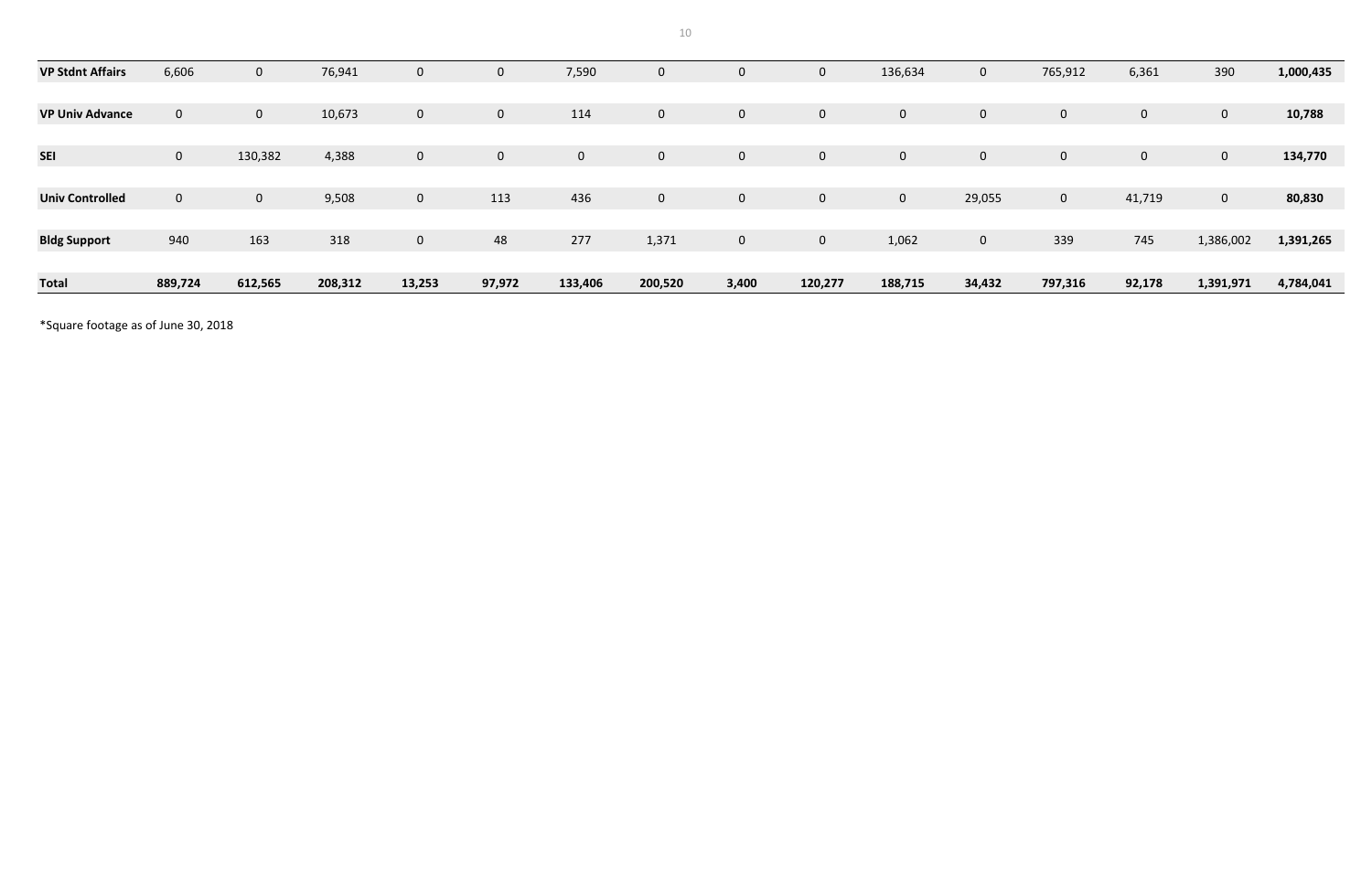|                       | Instruction<br>and Depart<br>Research | Organized<br>Research | Other<br>Institutional<br><b>Activity</b> | Other<br>Sponsored<br><b>Projects</b> | <b>Operations</b><br>and Maint<br><b>Plant</b> | General<br>Admin | <b>Depart</b><br>Admin | Sponsored<br><b>Projects</b><br>Admin | Library        | <b>Student</b><br><b>Services</b> | Outside<br><b>Agencies</b> | <b>Auxiliary</b><br><b>Services</b> | Unassigned     | Non-<br><b>Assignable</b> | <b>Total</b> |
|-----------------------|---------------------------------------|-----------------------|-------------------------------------------|---------------------------------------|------------------------------------------------|------------------|------------------------|---------------------------------------|----------------|-----------------------------------|----------------------------|-------------------------------------|----------------|---------------------------|--------------|
| President             | $\overline{0}$                        | $\overline{0}$        | $\overline{0}$                            | $\mathbf{0}$                          | $\mathbf 0$                                    | 3,049            | $\overline{0}$         | $\overline{0}$                        | $\mathbf{0}$   | $\overline{0}$                    | $\overline{0}$             | $\overline{0}$                      | $\mathbf{0}$   | $\mathbf{0}$              | 3,049        |
| <b>Provost</b>        | $\overline{0}$                        | $\mathbf 0$           | 6,376                                     | 2,671                                 | $\mathbf 0$                                    | $\overline{0}$   | 397                    | 5,266                                 | $\overline{0}$ | $\overline{0}$                    | $\mathbf 0$                | $\mathbf 0$                         | $\mathbf{0}$   | $\overline{0}$            | 14,710       |
| <b>CFA</b>            | 40,185                                | $\overline{0}$        | $\mathbf 0$                               | $\mathbf{0}$                          | $\mathbf 0$                                    | $\overline{0}$   | $\overline{0}$         | $\mathbf 0$                           | $\overline{0}$ | $\overline{0}$                    | $\mathbf 0$                | $\mathbf{0}$                        | $\mathbf{0}$   | $\overline{0}$            | 40,185       |
| <b>CIT</b>            | 22,758                                | 6,253                 | $\overline{0}$                            | $\mathbf{0}$                          | $\mathbf 0$                                    | 16               | 4,958                  | $\mathbf{0}$                          | $\overline{0}$ | $\mathbf 0$                       | 699                        | $\overline{0}$                      | 103            | $\overline{0}$            | 34,755       |
| <b>DC</b>             | 948                                   | 940                   | $\overline{0}$                            | $\mathbf{0}$                          | $\mathbf 0$                                    | $\overline{0}$   | $\overline{0}$         | $\mathbf 0$                           | $\mathbf{0}$   | $\mathbf{0}$                      | $\mathbf{0}$               | $\mathbf 0$                         | $\mathbf{0}$   | $\overline{0}$            | 1,888        |
| HC                    | 26,465                                | $\mathbf 0$           | $\mathbf{0}$                              | $\mathbf{0}$                          | $\mathbf 0$                                    | $\overline{0}$   | $\overline{0}$         | $\mathbf 0$                           | $\mathbf{0}$   | $\mathbf{0}$                      | $\overline{0}$             | $\mathbf 0$                         | $\overline{0}$ | $\overline{0}$            | 26,465       |
| <b>MCS</b>            | $\mathbf{0}$                          | 7,254                 | $\mathbf 0$                               | $\mathbf{0}$                          | $\mathbf 0$                                    | $\mathbf{0}$     | $\overline{0}$         | $\mathbf 0$                           | $\mathbf{0}$   | $\pmb{0}$                         | $\mathbf 0$                | $\mathbf 0$                         | $\mathbf{0}$   | $\overline{0}$            | 7,254        |
| <b>SCS</b>            | 8,323                                 | 79,424                | 182                                       | $\mathbf{0}$                          | 25                                             | $\overline{0}$   | 15,316                 | $\mathbf 0$                           | $\overline{0}$ | $\mathbf 0$                       | $\overline{0}$             | $\mathbf 0$                         | $\mathbf 0$    | $\overline{0}$            | 103,270      |
| <b>TSB</b>            | 7,276                                 | $\overline{0}$        | 1,444                                     | $\mathbf{0}$                          | $\mathbf 0$                                    | $\overline{0}$   | 4,800                  | $\mathbf 0$                           | $\overline{0}$ | $\mathbf 0$                       | $\mathbf 0$                | $\mathbf 0$                         | $\mathbf{0}$   | $\overline{0}$            | 13,520       |
| <b>ETC</b>            | $\overline{0}$                        | $\mathbf 0$           | $\overline{0}$                            | $\mathbf{0}$                          | $\mathbf 0$                                    | $\mathbf 0$      | $\overline{0}$         | $\mathbf 0$                           | $\overline{0}$ | $\mathbf 0$                       | $\mathbf{0}$               | $\bf 0$                             | $\mathbf 0$    | $\overline{0}$            | $\mathbf 0$  |
| <b>Univ Libraries</b> | $\overline{0}$                        | $\mathbf 0$           | $\mathbf{0}$                              | $\mathbf{0}$                          | $\mathbf 0$                                    | $\mathbf{0}$     | $\overline{0}$         | $\mathbf 0$                           | $\overline{0}$ | $\mathbf{0}$                      | $\mathbf{0}$               | $\mathbf 0$                         | $\mathbf{0}$   | $\overline{0}$            | $\mathbf{0}$ |
| <b>VP Finance</b>     | $\mathbf 0$                           | $\mathbf 0$           | $\mathbf 0$                               | $\mathbf 0$                           | $\mathbf 0$                                    | $\overline{0}$   | $\mathbf 0$            | $\pmb{0}$                             | $\mathbf 0$    | $\mathbf 0$                       | $\mathbf 0$                | $\mathbf 0$                         | $\mathbf 0$    | $\mathbf 0$               | $\mathbf 0$  |
| <b>VP Gen Counsel</b> | $\overline{0}$                        | $\mathbf 0$           | $\mathbf 0$                               | $\mathbf{0}$                          | $\mathbf 0$                                    | 1,453            | $\overline{0}$         | $\mathbf 0$                           | $\mathbf{0}$   | $\mathbf 0$                       | $\mathbf{0}$               | $\mathbf 0$                         | $\mathbf{0}$   | $\mathbf 0$               | 1,453        |
| <b>VP Mar Comm</b>    | $\overline{0}$                        | $\mathbf{0}$          | 9,230                                     | $\mathbf{0}$                          | $\pmb{0}$                                      | $\overline{0}$   | $\mathbf{0}$           | $\overline{0}$                        | $\overline{0}$ | $\boldsymbol{0}$                  | $\mathbf{0}$               | $\mathbf{0}$                        | $\mathbf{0}$   | $\overline{0}$            | 9,230        |
| <b>VP Operations</b>  | 120                                   | 41                    | $\mathbf 0$                               | $\mathbf{0}$                          | 3,090                                          | 15,991           | $\overline{0}$         | $\mathbf 0$                           | $\mathbf{0}$   | $\pmb{0}$                         | $\mathbf{0}$               | $\mathbf 0$                         | $\mathbf 0$    | $\overline{0}$            | 19,243       |
| <b>VP Research</b>    | $\mathbf 0$                           | $\overline{0}$        | $\mathbf 0$                               | $\mathbf{0}$                          | $\mathbf 0$                                    | $\mathbf 0$      | $\overline{0}$         | $\mathbf 0$                           | $\overline{0}$ | $\mathbf 0$                       | $\mathbf{0}$               | $\mathbf 0$                         | $\mathbf 0$    | $\overline{0}$            | $\mathbf{0}$ |

# **Pittsburgh Area Total Leased Space in Square Footage by Division and A21 Utilization**